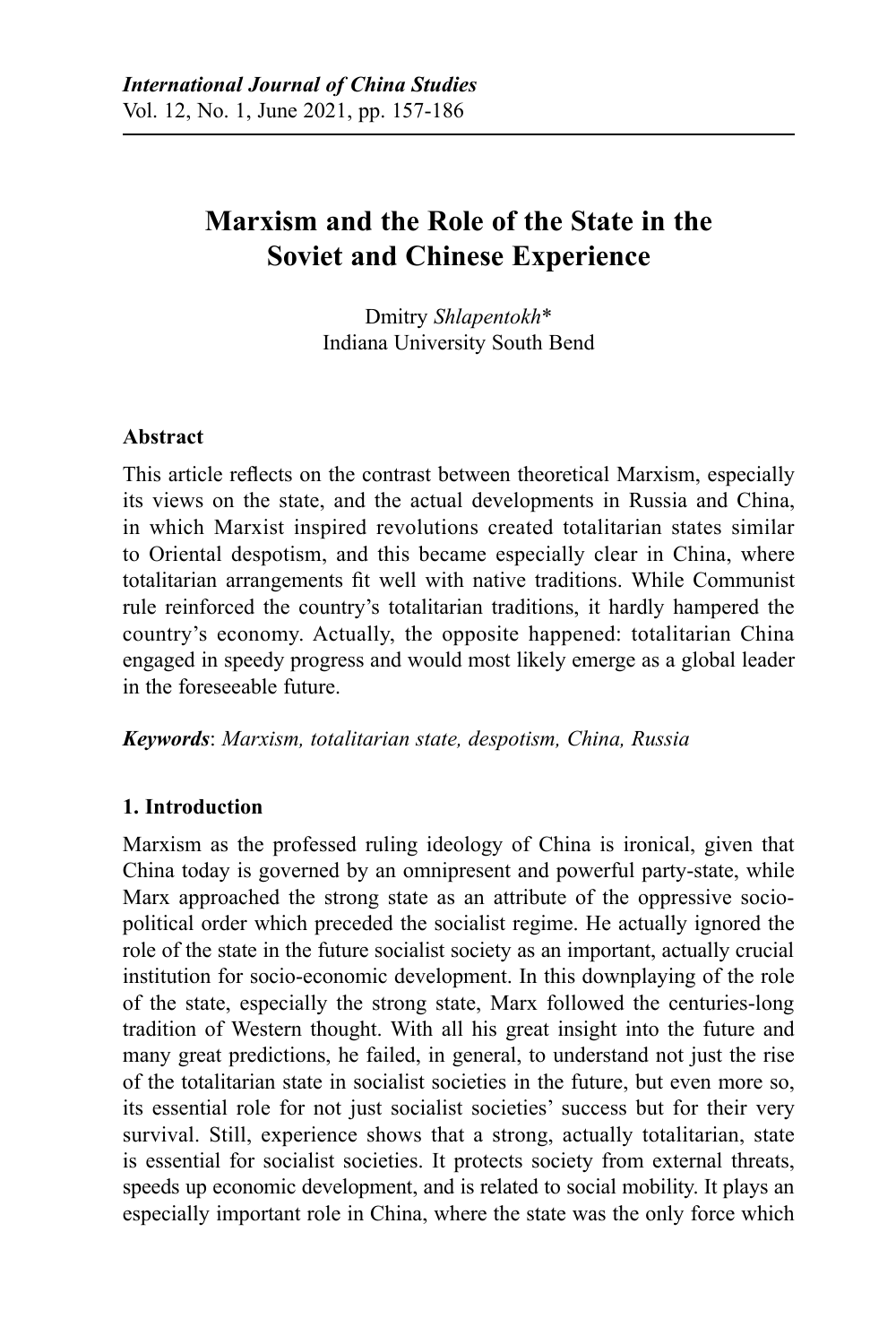could secure the very existence of Chinese civilization and its people, and increased China's global footprint.

This article reflects on the contrast between theoretical Marxism, especially its views on the state, and the actual developments in Russia and China, in which Marxist inspired revolutions created totalitarian states and enabled their transformations into rising global powers. Totalitarian state power in fact has always been instrumental for rapid economic development.

#### **2. The Origin of Marx's Views of State**

Marx was a child of his time and civilization/culture. Western civilization has a strong anti-statist streak, which increased after the French Revolution, during the so-called Romantic era. Most political thinkers and philosophers of this time had extolled the political liberties and looked at the strong state critically. The late Middle Ages had been marked by social decomposition and the rise of strong, absolutist states as an antidote to this process, but the dawn of European modernity had also been marked by the opposite process. It was the creation and continuous strengthening of what is usually called "civil society," self-controlled, self-policed urban communities. As their strength and cohesiveness grew, their members' views of the strong state changed. In the beginning of the early modern era, the king, the symbol of the strong state, was divine. In another narrative, the king had "two bodies" (Kantorowicz, 2016).

 One represented the king as a person, and this "body" could be corrupted and weak. The other "body" was the embodiment of the state and its law. And this body was divine, for it maintained the order, in the holistic meaning of the word. Still, with the strengthening of self-policing and self-controlling abilities of "civil society," the image of the state changed dramatically. This had a direct implication on the image of the ruler and the strong state. The King lost his divine, eternal body, which epitomized the law and order in its holistic meaning. Consequently, the King, or the strong state in general, became useless or even harmful. Consequently, any external restraints or regulation of socio-economic life was seen as harmful, and the king, especially an absolutist king, was seen as a tyrant.

The entire Enlightenment, the dominant trend in the 18th century, has been marked by an anti-statist trend, and the liberation from "tyrants" was the battle cry of both the American and French Revolutions. It is true that the French Revolution was marked by Jacobin dictatorship and Napoleon. Still, for many European intellectuals, these events were just aberrations, and zigzags on the way to the final affirmation of political liberty and weak state. It was not accidental that in the context of this narrative, writers, poets and painters from the post-French Revolution era – usually known as Romantics – glorified "rebels," whatever rebels could be. At the same time, the state had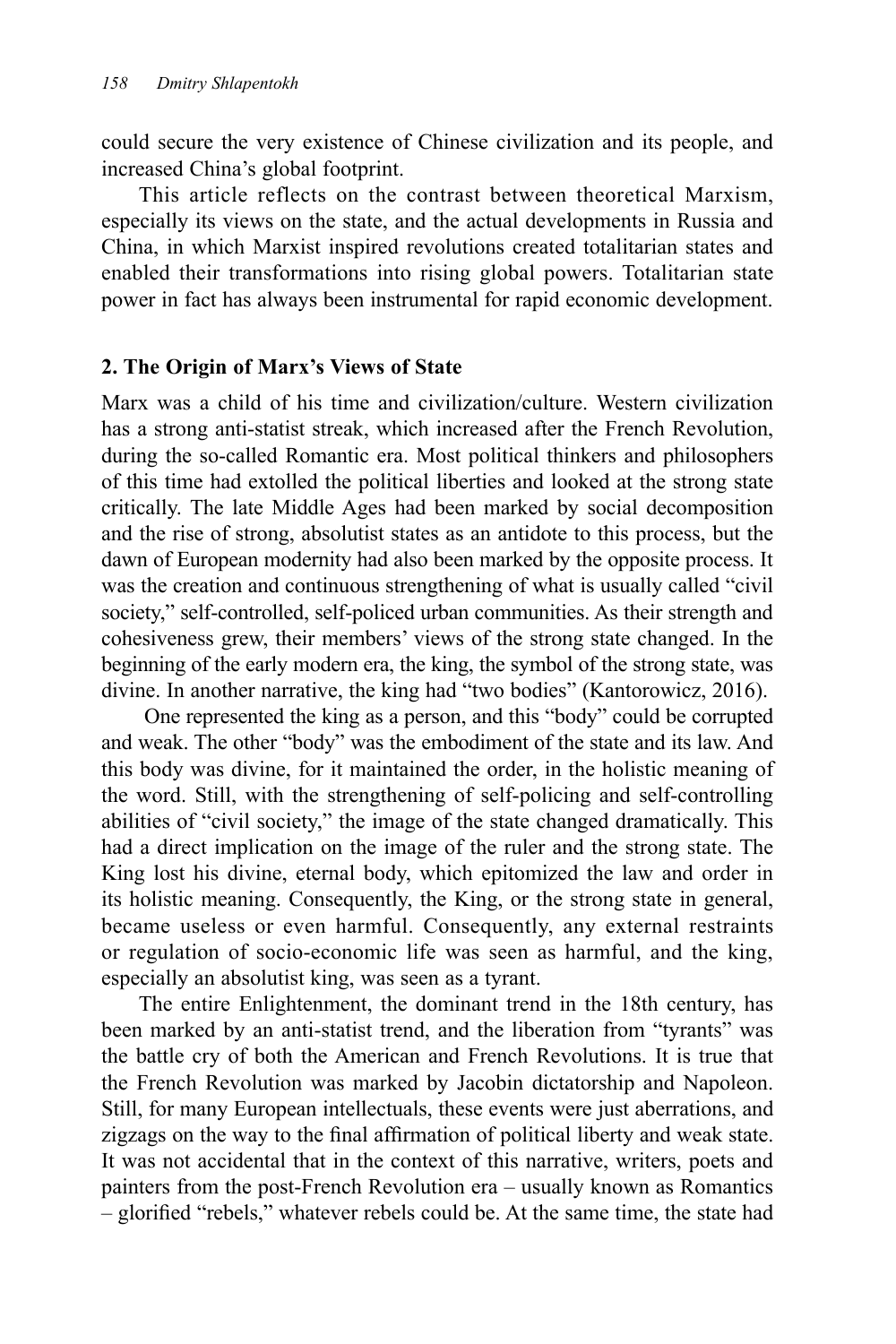never emerged in this narrative as a positive force. This anti-state view had percolated in philosophy and political thought, and they influenced Marx, either indirectly or directly.

#### **3. Marx's View of State**

The Western intellectual traditions shaped Marx's view of state. In Marx's view, the state, while acquiring a certain level of independence from society, was still deeply connected with the society or, to be precise, with the ruling elite which controlled the "means of production." Thus, the major role of the state was to protect the elite, and employed violence towards this very goal. The ferocity of the capitalist state was due to the fact that its capitalists, a small minority, should rule over the majority – the workers. It was this isolation of the capitalist elite that predicated the repressive, controlling nature of the capitalist state in Western Europe. The story would be absolutely different in the case of a socialist revolution and workers' control over the "means of production." At that point a strong state would not be needed to deal with the minority, e.g. representatives of the defeated and "expropriated" capitalists. The state could be quite weak, and in the process of the development of the socialist society and its transition to communism, the state would "wither away."

Some observers believed that Marx assumed that true democracy could emerge only in the case of complete destruction of the state (Abensour, 2011). Not only would the state be useless as a repressive institution, but also in performing many other functions. Marx did not see much of a role for the state as promoter of economic development, or even organizers of economic activities. Everything, Marx implied, would be done at the grass-roots level, in a fully developed and self-controlled and self-organized civic society. The profound anti-statism of Marx's reasoning was thus squarely placed in the context of European tradition. Even less did Marx envisage the role of the socialist state as being important for national sovereignty in socialist societies. Nationalism and national sovereignty were seen by Marx exclusively as attributes of bourgeois society. In Marx's view, the proletariat revolution was to be a global phenomenon. Marx proclaimed that the "proletariat of all countries" shall "unite" for the common struggle and the "proletariat has no motherland." The state, especially the strong state, was absolutely useless for the proletariat.

#### **4. Russian Marxists and Reassessment of Marx's Views on the State**

Marxism became an important intellectual and political trend in Europe by the late 19th century. In Russia, the Marxist Party (Social-Democratic Party) also emerged, and Bolsheviks – the party's radical branch or, to be precise, a fully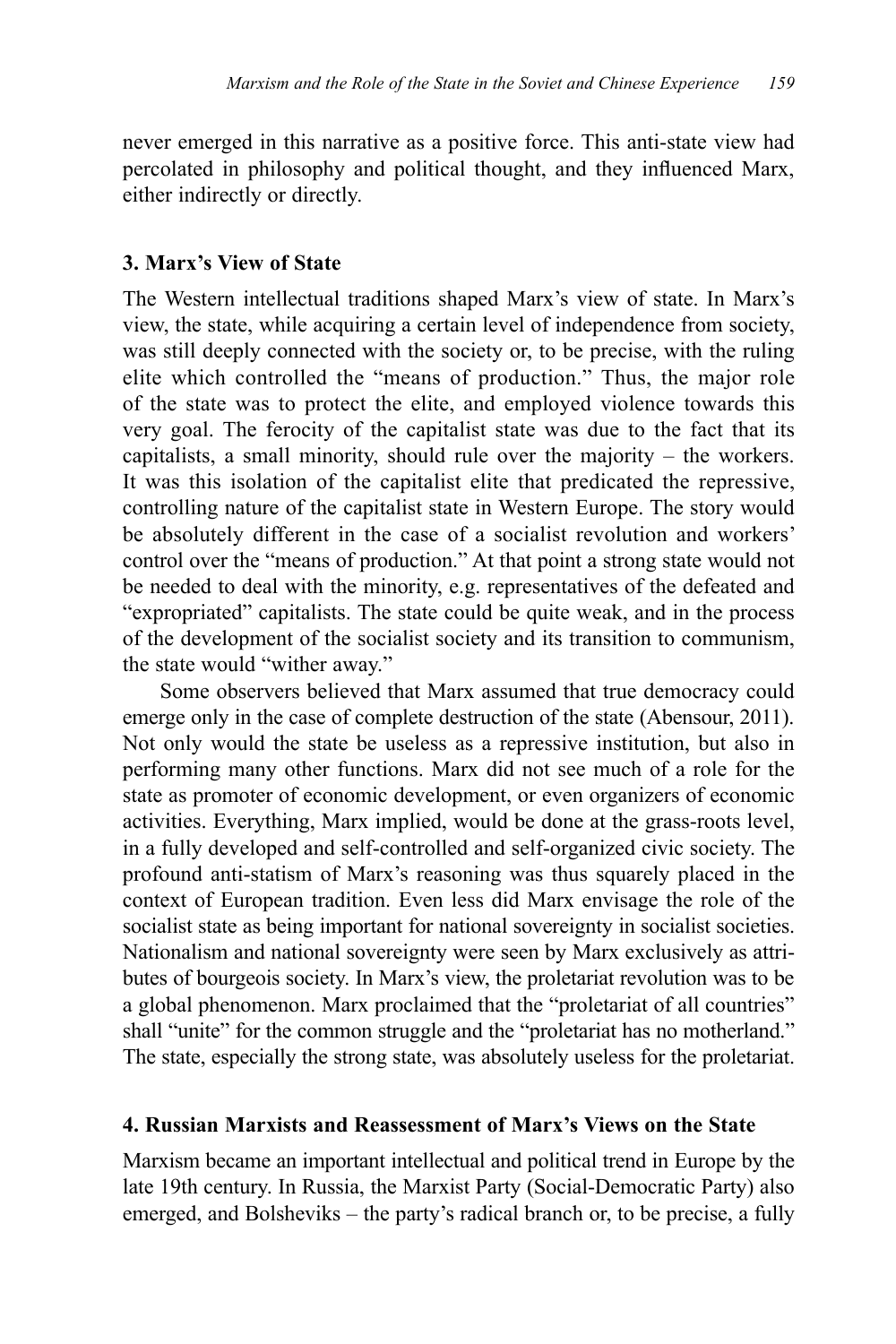independent party by 1912 – took power in 1917, and was able to survive despite all odds. It was the October (Bolshevik) Revolution of 1917, and more than 70 years of socialist regime provided the great impetus for development of the revolutionary movement globally, including China. As Xi Jinping said, "A hundred years ago, the salvos of the October Revolution brought Marxism-Leninism to China" (Mitchell, 2017).

Russian Marxist Social-Democrats fully embraced Marxism, with its antistatist drive. In their minds, the strong state was clearly connected, not with socialist revolution and related socio-economic progress, but with reaction. Consequently, Vladimir Lenin, Bolshevik leader, believed that victory of the workers, the very beginning of the socialist transformation, would lead to a dramatic decline in the state's power. Lenin made his views clear in his work, *State and Revolution*, which he composed on the eve of the Bolshevik takeover (Lenin and Service, 1993).

At the same time, the Russian Revolution and Civil War were marked by a dramatic rise of the Soviet state. After the end of the Civil War, the power of the Soviet state increased even more and reached its crescendo in the 1930s. After several decades of its history, the Soviet regime, especially the 1920s and 1930s, started to be assessed by Western observers and historians who became attracted to the Soviet experience during the Cold War. Some of them were Cold War warriors, anti-Communist historians who saw only the problems and dark side of the Soviet historical experience. They deal with millions who were worked to death in the camps (Solzhenitsyn, 1974), died from famine (Conquest, 1987), or were consumed by terror (Conquest, 2007). In all of these horrors, the socialist totalitarian state was directly involved. Moreover, after Stalin's "revolution from above" in 1929, which eliminated the last traces of private property, the Soviet state became truly totalitarian, resembling Oriental despotism (Wittfogel, 1981).

While dealing with the problems and costs, those historians who dealt with repression and the control of the totalitarian state were blind to anything positive which the strong state had brought about. There were no discussions on speedy industrial development, elimination of illiteracy, or social mobility. The story was different with those who were usually called "revisionists," who approached the Soviet, and implicitly Chinese, experience differently. One should note here that "revisionists" had dominated academia in the 1960s and 1970s, and marginalized the more conservative historians. "Revisionists" admitted the great socio-economic progress in the USSR: the rapid industrial development, cultural and social uplifting of millions, social mobility and the great progress in science (Fitzpatrick, 1970b). They also implicitly praised the Soviet regime in its victory in what Soviet/Russians called the Great Patriotic War, the mortal struggle between the USSR and Nazi Germany. Still, the totalitarian state had disappeared from their narrative almost completely.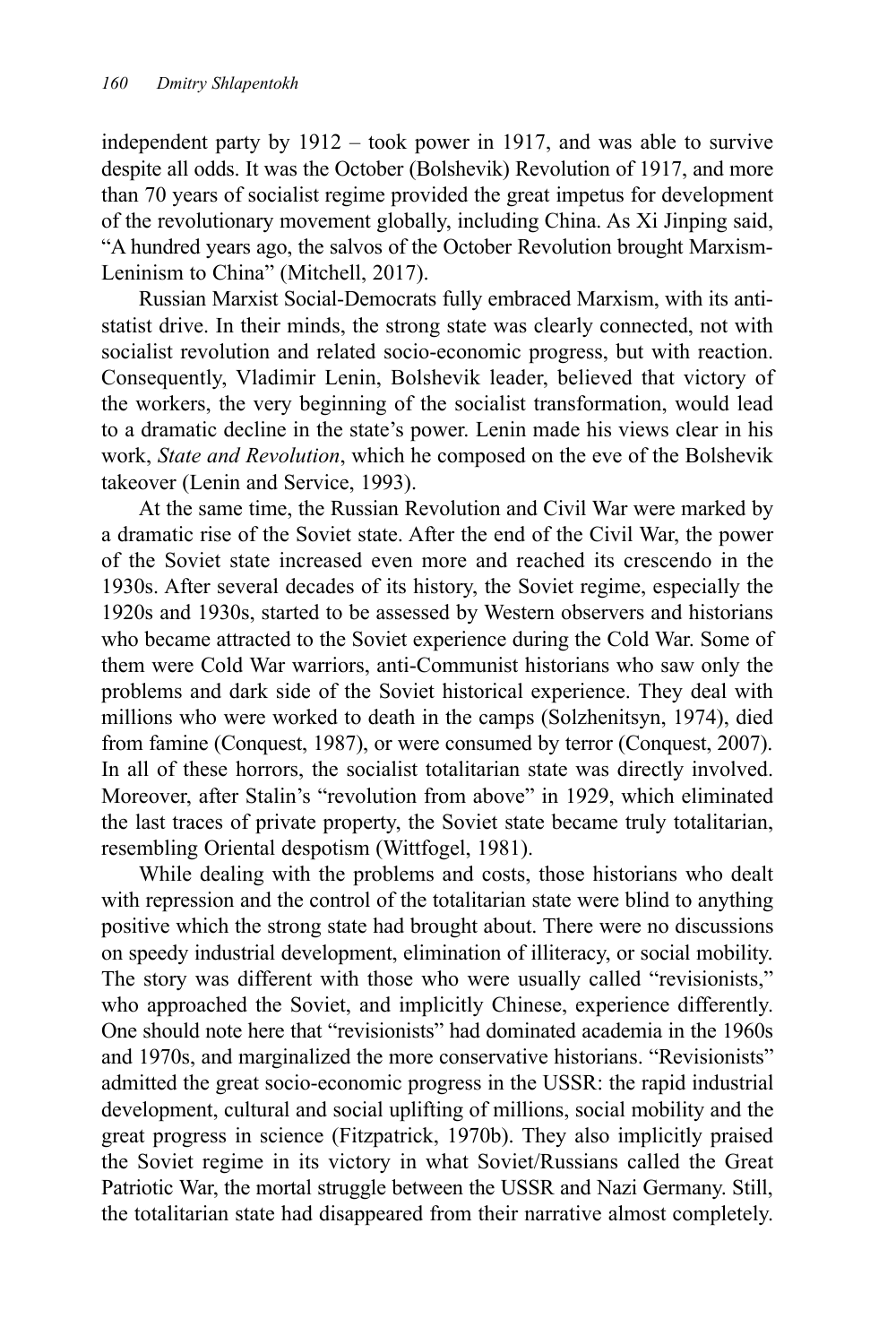And needless to say, how this strong totalitarianism had emerged was not discussed at all. The authors of this work would have discussed neither the mass starvation, use of slave labour of Gulag inmates on a grand scale, nor even the spate of terror of the Great Purges. The works of John Archibald Getty could be a good example here. He presented the Great Terror as just the result of disconnected events, cleaning of bureaucratic machinery and as a force which Stalin could not actually control. Getty was also a well-known revisionist (Getty, 1987).

As a matter of fact, many of them discarded the very notion of the totalitarian state as an all-embracing Leviathan which controlled all aspects of societal life. They usually noted the aspects of societal and personal autonomy from the state as an indication that the state had no totalitarian propensities or simply failed to instill control and therefore the socialist state emerged as a peculiar democracy. The falseness of this approach could be seen, if one compared these socialist totalitarian regimes with their ancient prototype: Oriental despotism. One could assume that neither Egyptian pharaohs nor Chinese emperors could control any local bureaucrats or the average person. Even the present-day Chinese Communist totalitarian regime could not do this, despite the wide use of electronic surveillance. Still, the Orwellian "Big Brother" – both in the modern and ancient modifications – exercised full control over what could be called the "command heights" of society and, if needed, dealt with society as the leader wanted: either marshal flocks to build Great Walls or alternatively dig for gold in the tundra of Kolyma. And in all cases, the leader wasted lives of millions; needless to say, no autonomy for persons or groups existed in these cases.

And while conservative historians and political scientists saw in the totalitarian state only problems – and here, they paradoxically also followed the Marxist template – the liberal/radical historians and political scientists saw just the achievements and did not relate them to the totalitarian state, its coercive power, enslavement and, in many cases, terror on a large scale. The last one became either marginalized or caused by the masses' grass-roots desire to deal with a corrupt bureaucracy. Terror, as practically everything else, emerged not from above but from below. In the "revisionist" narrative, the changes in the USSR, including Stalin's era, were due not to direct intervention of totalitarian, all-powerful state, but because of changes in society. The "history from above" became "history from below," in which the state plainly responded to its people's wishes, or was carried out by impersonal and the irresistible current of *Weltgeist*.

Thus, while conservative intellectuals saw in the strong, totalitarian state only damnation, as was the case with Marx, the liberals/Leftist intellectuals did not see this state at all. Moreover, they ignored the fact that control over the "command hand" of economy led not to the state "withering away," and/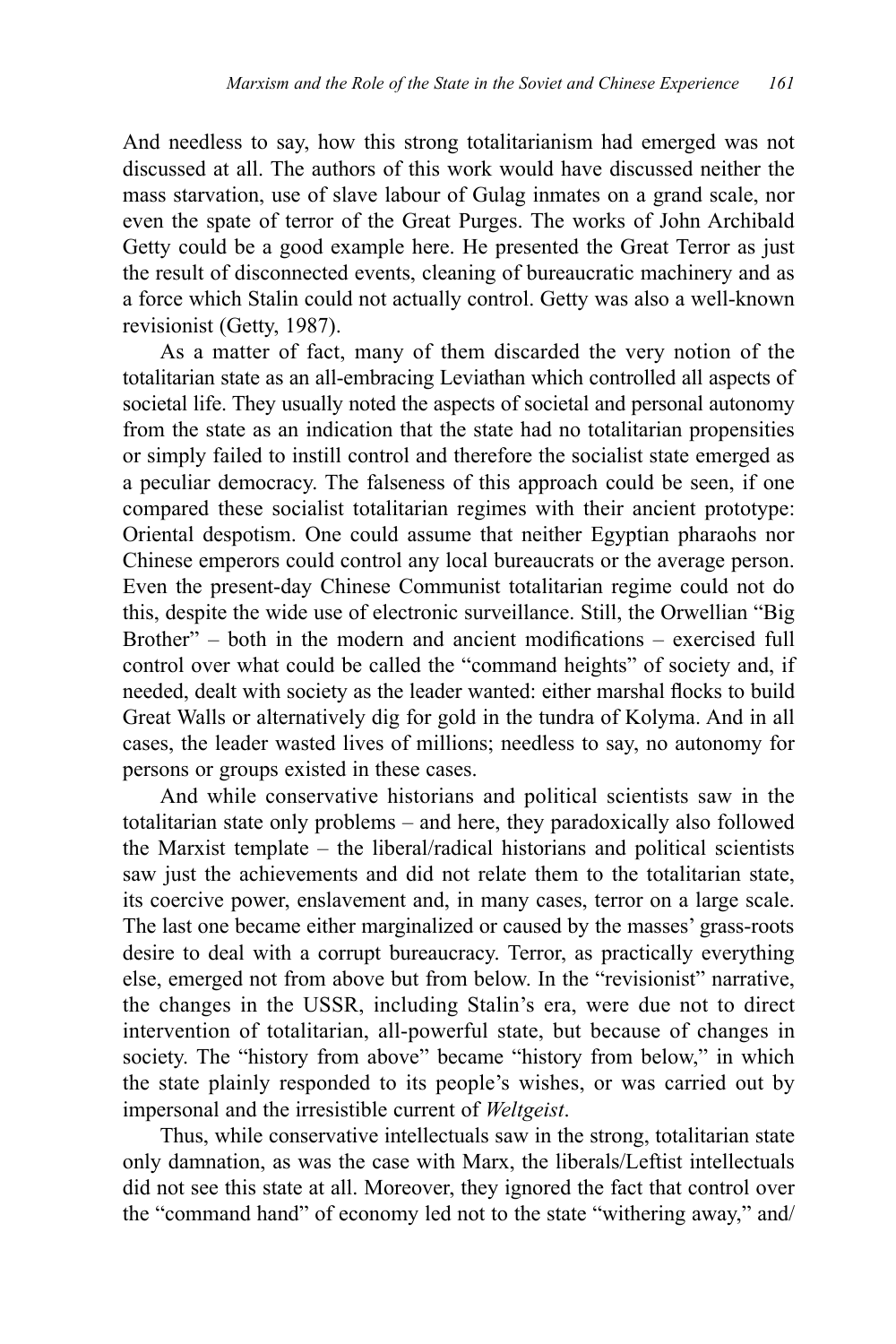or flourishing of grass-roots democracy, albeit in idiosyncratic form, but to the rise of the totalitarian state, with absolute power. In the revisionist narrative, the states fall from the equations and disappear from the scene. Still, a closer look at the work of the totalitarian state in the USSR clearly shows that the country's achievements were clearly connected with the totalitarian state and implicitly with all of its monstrosities. One might note that these monstrosities were not a byproduct of the regime's achievements, but an essential prerequisite for these achievements. To what degree the achievements of the regime were related to its brutality, its "Orientalism" is not completely understood, either by more conservative historians or "revisionists," who modified their stance after the collapse of the USSR. Sheila Fitzpatrick, one of the "revisionist" doyennes, noted in the early 2000s that the USSR was "a prison or a conscript army," and at the same time a "soup kitchen," i.e., it had different and, in a way, contradictory features. These views were strongly criticized by the late Martin Malia, who before his death was a professor at the University of California, Berkeley. In his view, the sheer idiocy of these statements was not just the fault of Fitzpatrick, but of the entire body of "revisionist" scholarship (Malia, 2001). Still, even for "modified" "revisionists," the very notion that terroristic brutality and statesponsored slavery was the road for the regime's success is not acceptable, possibly on a purely emotional and related cognitive level.

## **5. Totalitarian State and the Achievements of the Socialist Regime**

"Revisionists" credited the USSR with rapid industrialization. Still, the speed of the industrial transformation – essential for the country's readiness to face the hostile West – would be impossible without the totalitarian state. It was the totalitarian state which used slave and semi-slave labour to build factories, mines and railroads, construct canals and buildings. One should look here for the template not in the presumed enthusiasm of shock workers, anxious to build socialism, as many American leftist, liberal historians claim (Kotkin, 1997), but in the template of the great pyramids and Great Wall builders.

It was the totalitarian state and centralized economy which made possible the concentration of the resources to transform the USSR/Russia into a firstclass industrial and military power. It was the totalitarian state which allocated the crucial resources for scientific development which was essential not just for the end of illiteracy but to ensure the country's quick catching up with the West and finally, after WWII, actually surpassing the West in many ways. As a matter of fact, these technological and scientific breakthroughs indicated the fallacy of the common views popular in the West, that it was only Western capitalist democracies which, in this narrative, created the conditions without which technological and scientific progress could take place.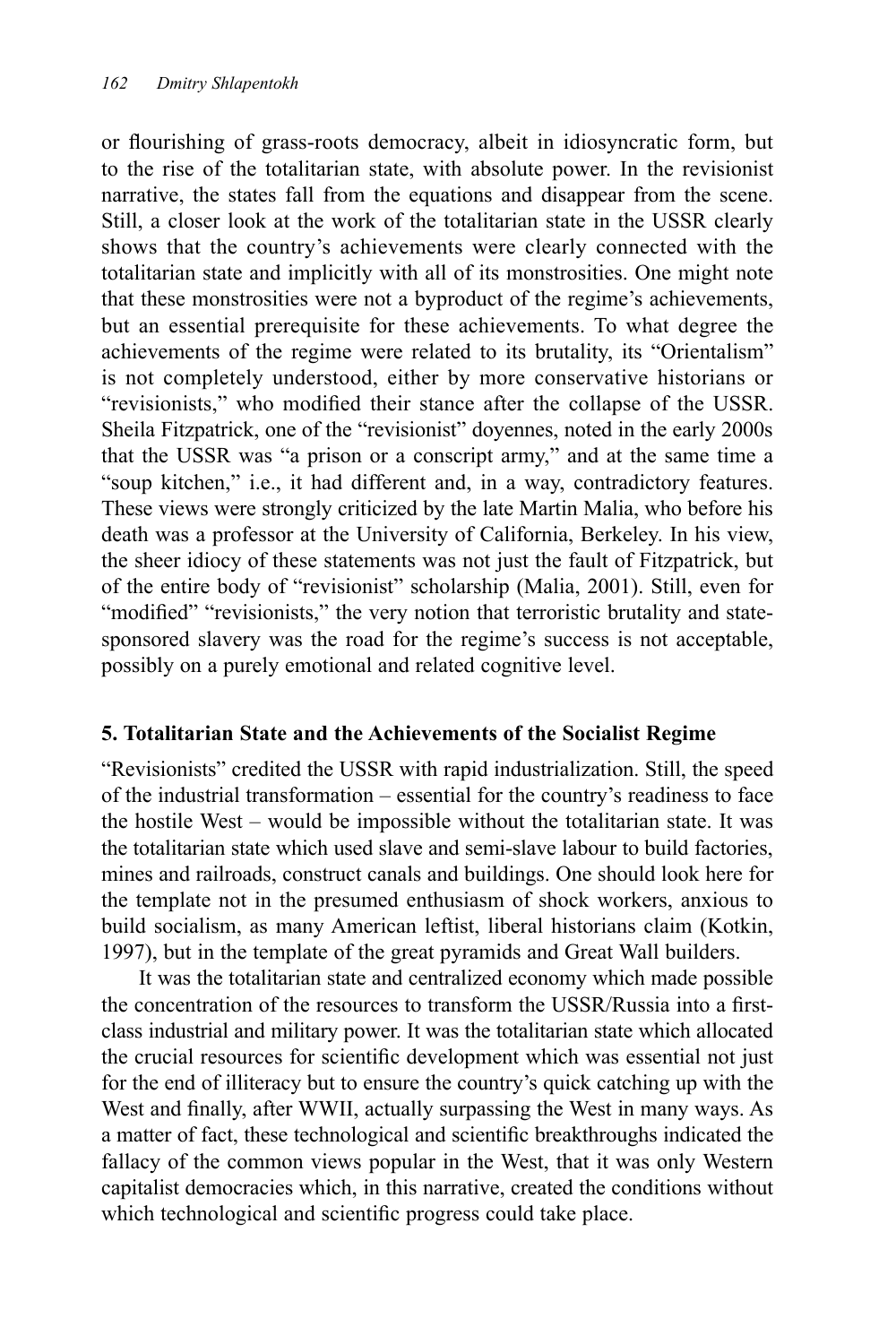"Revisionists" often noted the social mobility in the USSR, where the workers and peasants could quickly be promoted and reach top positions in the state apparatus, industry and science. This upward mobility was, they implied, absolutely impossible in the modern West, where most of the poor could not change their condition. One might add here that this ignoring of the poor could be seen in the present American policy of so-called "affirmative action." The policy supposedly is aimed at helping the underprivileged. Still, the major thrust of this policy actually ignored them, plainly because it ignored social classes completely. The importance of class, i.e., support of the masses in their social mobility, and this was at least the thrust of Soviet power in the early years of the regime, was often totally ignored by American liberals. For them, the Soviet regime actually ignored class distinctions completely and dealt exclusively with minorities. And this was what made the regime "progressive" (Martin, 2001). The reason for this approach for American institutions of higher education reflected the needs of U.S. elite, despite political sloganeering. "Affirmative action," while allegedly helping the poor, actually reproduced multi-ethnic and multi-cultural elite with little chance for the truly downtrodden to engage in social mobility. Thus, middleclass and upper-class representatives of minorities had a much greater chance of being admitted to top universities than poor representatives of the majority. The Soviet state put emphasis on social position and used its power to elevate workers and peasants to high social positions. Many of them were also of minority origin.

This manifestation of social mobility had nothing to do with democracy as it is usually understood in the West. The roots of this mobility were mostly, albeit not exclusively, in the totalitarian power of socialist states. Stalin could elevate a humble member of lower classes to the top of the social/political hierarchy. This despotic "democratism" has had its other side. Absolute despots could easily elevate people, but with the same ease could send them to hard labour, or to their death. Neither this or that aspect of socialist totalitarian state had been predicted by Marx. The story, of course, was different with the leaders of the Soviet state. Indeed, while Marx saw no role for the state in this socio-economic and technological development, the Soviet leaders openly proclaimed the crucial role of the state in the transformation of Soviet society. While the totalitarian state played a crucial role in societal transformation, socio-economic and scientific progress, the totalitarian state became even more important for China, due to the country's tradition and specificalities. The totalitarian socialist state had fulfilled here several crucial roles, and many of them were interconnected:

1. It ensured the country's independence and assertive position in the world, without which economic and social development would have been impossible.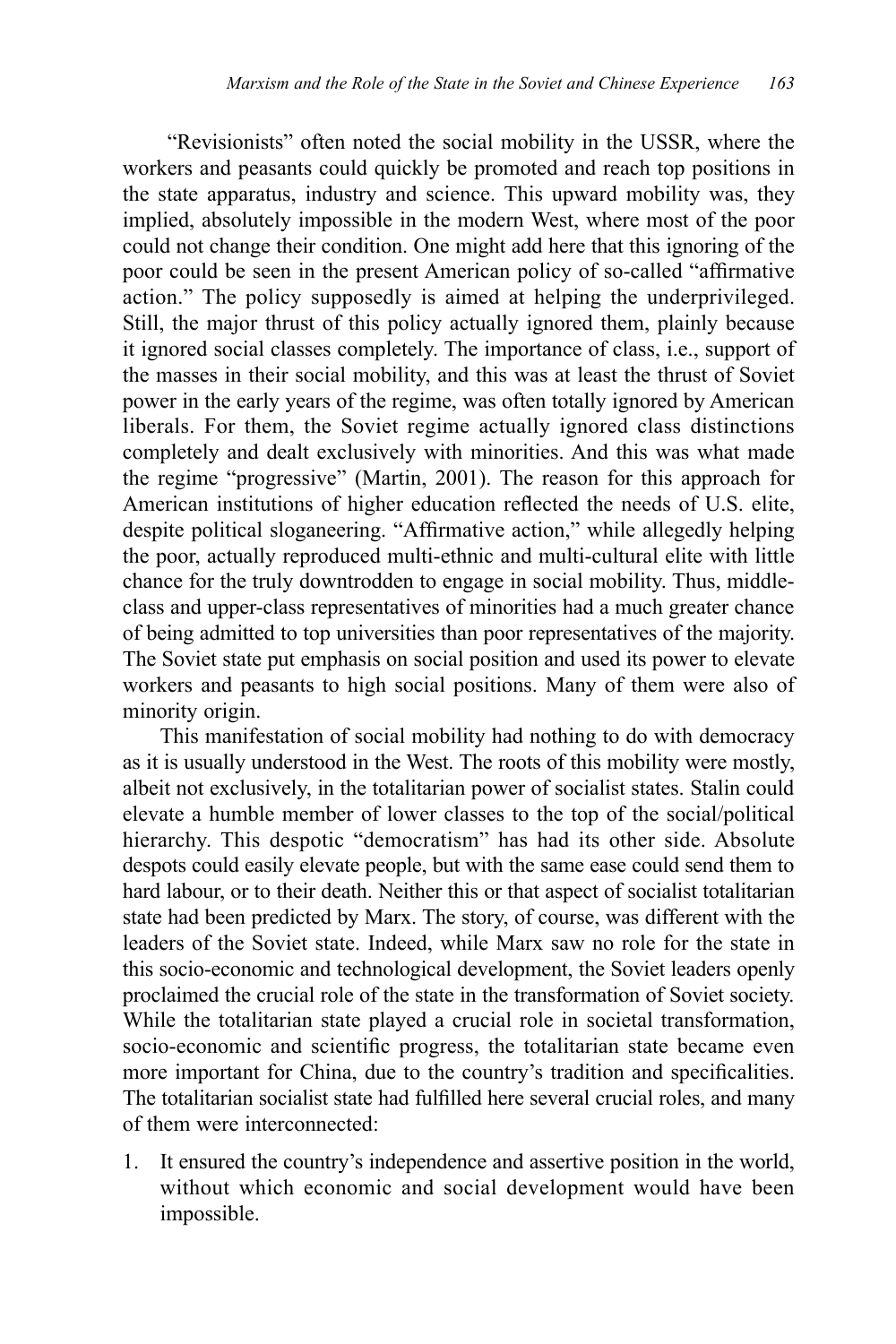- 2. It channeled the nation's resources in the most important areas of economic and scientific development.
- 3. It ensured equitable redistribution of the most crucial resources, such as water.
- 4. It helped social mobility.
- 5. It ensured China's transformation into a global power.

In acting for the benefit of society, China's totalitarian state actively relies on the thousand-year-old traditions of Chinese civilization and what is often called "Oriental despotism," with its totalitarian underpinnings. Indeed, here, oriental despotism, blasted by Marx and Karl Wittfogel as well as generations of Western thinkers, provided China with a smooth transition to the totalitarian present, which was basic for the country's very existence and future success.

# **6. The Problem of Sovereignty and Strong State in the Chinese Context: Karl Wittfogel Equation**

Chinese economic and related socio-political developments have been historically connected with the notion of what is called, in the context of Marxist and even non-Marxist thought as the "Asiatic mode of production" and related "Oriental despotism," the society in which the ruler has not just absolute power but also control over the "means of production" – land and ultimately the people themselves. He was actually the ultimate proprietor of the land and the people. The Asiatic mode of production and related Oriental despotism have attracted considerable attention from Western scholars (Krader, 1975; Bailey and Llobera, 1981; O'Leary, 1989; Dunn, 2012; Brook, 1989; Curtis, 2009; Singh, 1983; Sawer, 2013; Tichelman, 2013; Choudhary, 2016; Da Graca and Zinarelli, 2015). Discussions on the "Asiatic mode of production" and related Oriental despotism were also covered in various articles, including those which deal with Marx's view on the subject (Tökei, 1982, 1983).

While the study of Oriental despotism has a long history, the most important contribution to the subject – or at least the most controversial one – was made by Karl Wittfogel, German-American sinologist.

Wittfogel launched his political and intellectual career as a leftist. "Wittfogel's political career is still somewhat of a mystery" (Bailey and Llobera, 1979: 551). According to his biographer, "Wittfogel joined the Independent Social Democratic Party in 1918; the Independents sympathized with the Bolshevik Revolution, but did not espouse applying Bolshevik methods in Germany like the Spartacists" (551). Wittfogel was hardly parochial in his intellectual and political aspirations, and played an active role in Comintern (Communist International), the umbrella organization for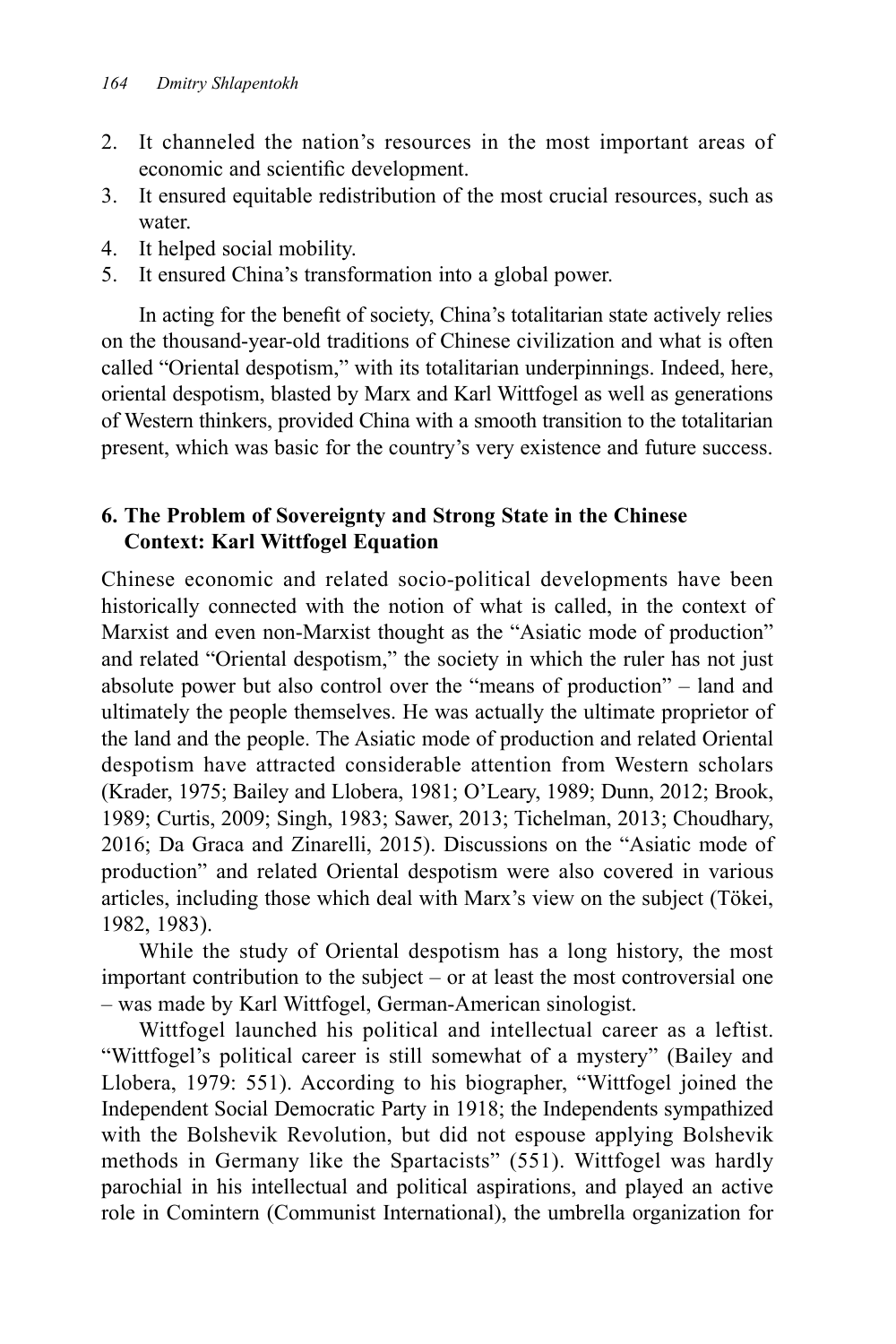communist parties all over the world. Moscow was logically the centre and, as a specialist in China, Wittfogel became engaged in collaboration with Soviet sinologists.

"In the 1920s Wittfogel became one of the leading Comintern specialists on China and became associated with L. Madyar, S.M. Dubrovski, E. Varga and D. Riazanov. E. Varga was one of the first to draw certain theoretical conclusions on the basis of both Marx's recently published *New York Daily Tribune* articles on events in China (E. Varga: 'Les problèmes fondamentaux de la revolution chinoise,' *La correspondence internationale* No. 561, 16 June 1928)" (551). In totalitarian society, even the most abstract discussion immediately acquired political implications, and they were not positive, at least from the Kremlin's perspective. "The possibility that the Asiatic mode of production (hereafter AMP) had been dominant in recent Chinese history placed the anti-feudal nature of the Chinese bourgeoisie in doubt, and hence the Stalinist strategy of a bourgeois-proletarian national revolution in China" (551).

As a result of this, Wittfogel had become *persona non grata* among intellectuals in the USSR. "Whether by virtue of his association with E. Varga or through his own critique of Stalin's policy in China, Wittfogel's academic work was condemned by the Congresses of Tiflis (1930) and Leningrad (1931)" (551).

By the middle of the 1930s, Wittfogel underwent dramatic intellectual/ political evolution. "The crucial period for locating Wittfogel's political aboutface is from 1934, when he was released from a Nazi concentration camp and began his 'fieldwork' in China under the auspices of both the *Institute für Sozialforschung* and the Institute of Pacific Relations, until 1939, when he states that he officially broke with the Comintern after the signing of the German-Soviet pact" (551).

The very fact that Wittfogel became disenchanted with Stalinist USSR did not mean that he became an ardent anti-Communist. Actually, his intellectual evolution was different. By that time, Wittfogel most likely became a Trotskyist. Indeed, in Trotsky's view, Stalinism was not a "real" socialism but bureaucratic perversion. The "real" socialism was, in this narrative, related not with totalitarian state, but with grass-roots democracy; the very fact that Trotsky was hardly a proponent of democracy in his position as Red Army Commander-in-Chief does not matter much in this new context. Wittfogel apparently struggled in his attempt to deal with Chinese history in the context of his Trotskyist views; the crucial breakthrough took place in 1947.

"While his biographer, Ulmen, speaks of the progressive disenchantment of Wittfogel with the Soviet Union beginning around 1930-31, it is unclear what role, if any, Wittfogel continued to play in the Comintern China policy of the 1930s. Ulmen tells us that Wittfogel discarded five drafts of the sequel to Wirtschaft under Gesellschaft Chinas (1931) before beginning the final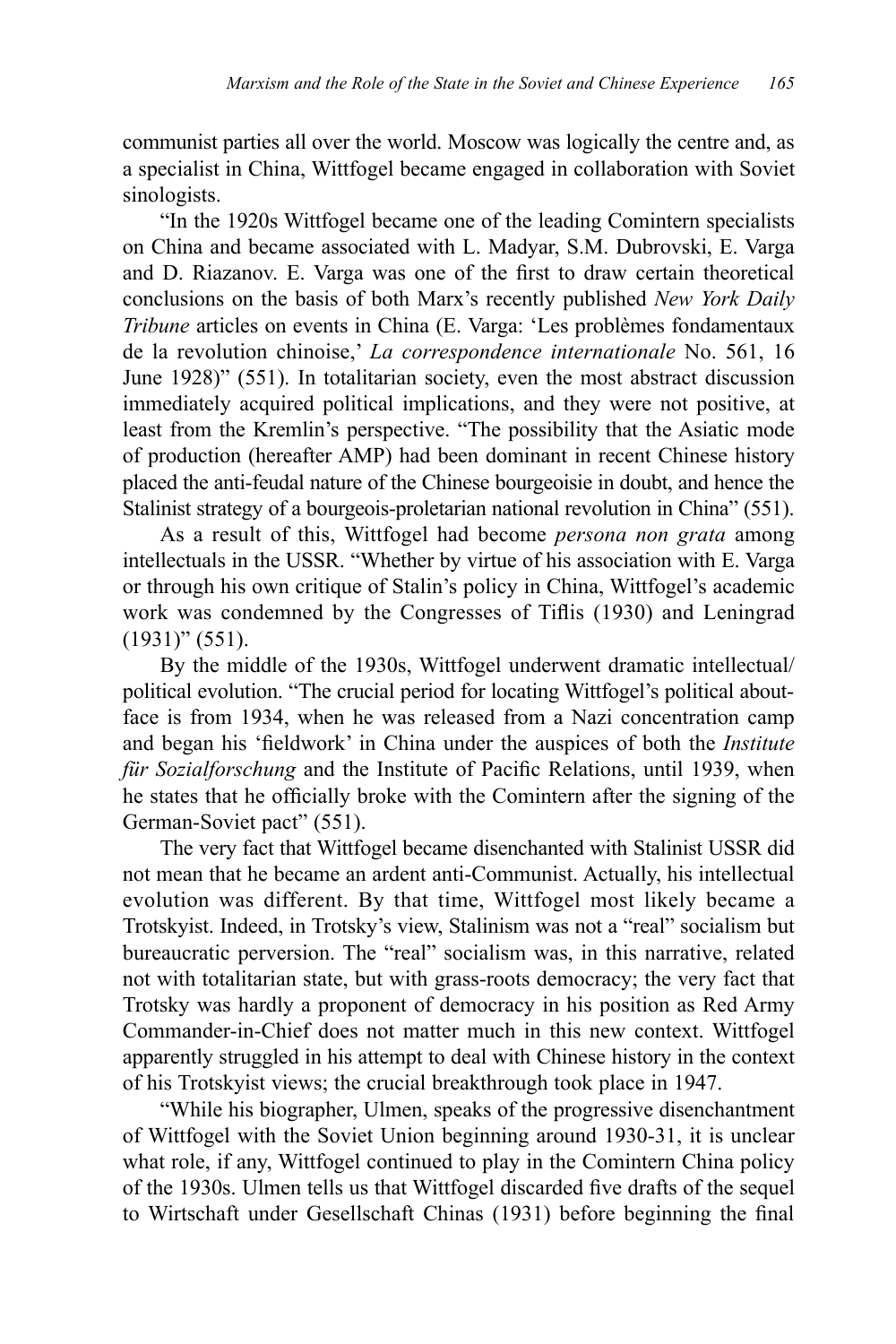draft in 1947 which was published a decade later as *Oriental Despotism*. The crucial turning point for Ulmen is 1947…" (551).

Wittfogel changed his view once again, not just because observation of the late Stalinist USSR, but also because of reading the Plekhanov-Lenin debate. The point here is that Georgii Plekhanov, the first Russian Marxist, believed that control over land in Russia was the very foundation of Oriental despotism, the framework of Russian polity for centuries. Nationalization of land after the socialist revolution would just reinforce this trend, regardless of political slogans. It was these ideas of Plekhanov's which became the catalyst for Wittfogel's fresh look at Soviet and later the Chinese experience. Indeed, "the reading of the Plekhanov-Lenin 1906 debates sparked off in Wittfogel 'the same combination of intellect and passion that had made him so compelling a revolutionary in the 1920s and 1930s'" (551).

From that point on, Wittfogel quickly moved to the Right and his views became quite handy in the political milieu in the USA, when the Cold War was launched. "Wittfogel's testimony before the McCarran Committee, particularly his attack on O. Lattimore, and his membership of the so-called Committee for Cultural Freedom, identified him with McCarthyism" (552). By that time, Wittfogel's views were marked by "anti-Soviet and anti-Chinese tracts" (552) and testified by his many works (Wittfogel, 1950: 445-462; 1953; 1955; 1964; 1958; 1960: 29-34). At the same time, he was unable to predict the China/Soviet split, even in the early 1960s. His belief that the socio-economic and political affinity between Red China and the USSR would predicate their unity shattered his reputation as the man who understood the interplay of communist state geopolitics. Indeed, his "reliability as a 'Communist-watcher' was considerably impaired when he predicted in 1963 'in the years ahead the global communist strategy will be Krushchev's strategy'" (Bailey and Llobera, 1979: 552; Wittfogel, 1962: 698).

While Wittfogel was the author of many works, he is mostly known for his *Oriental Despotism*. As in the case with many other works in social sciences and humanities, its impact on social science was mostly due to the political and related intellectual changes, both in the West and the USSR. In many ways it was related to the breaking of the old paradigm. One of the new trends was a fresh view of socialism, related to Nikita Krushchev's attack on Stalin and Stalinism. The new approach came from a new intellectual/political species – the anti-Soviet Left. And their views were often related to similar views of the Right, creating, in some cases, a peculiar intellectual alliance or symbiosis, even when both sides rejected the very notion of its existence. One of the major trends here was the final realization that state control over the "means of production" does not lead to the creation of a society without "exploiters." The ruling class in socialist societies could well exist without private property on the "means of production." Bureaucracy, in this reading,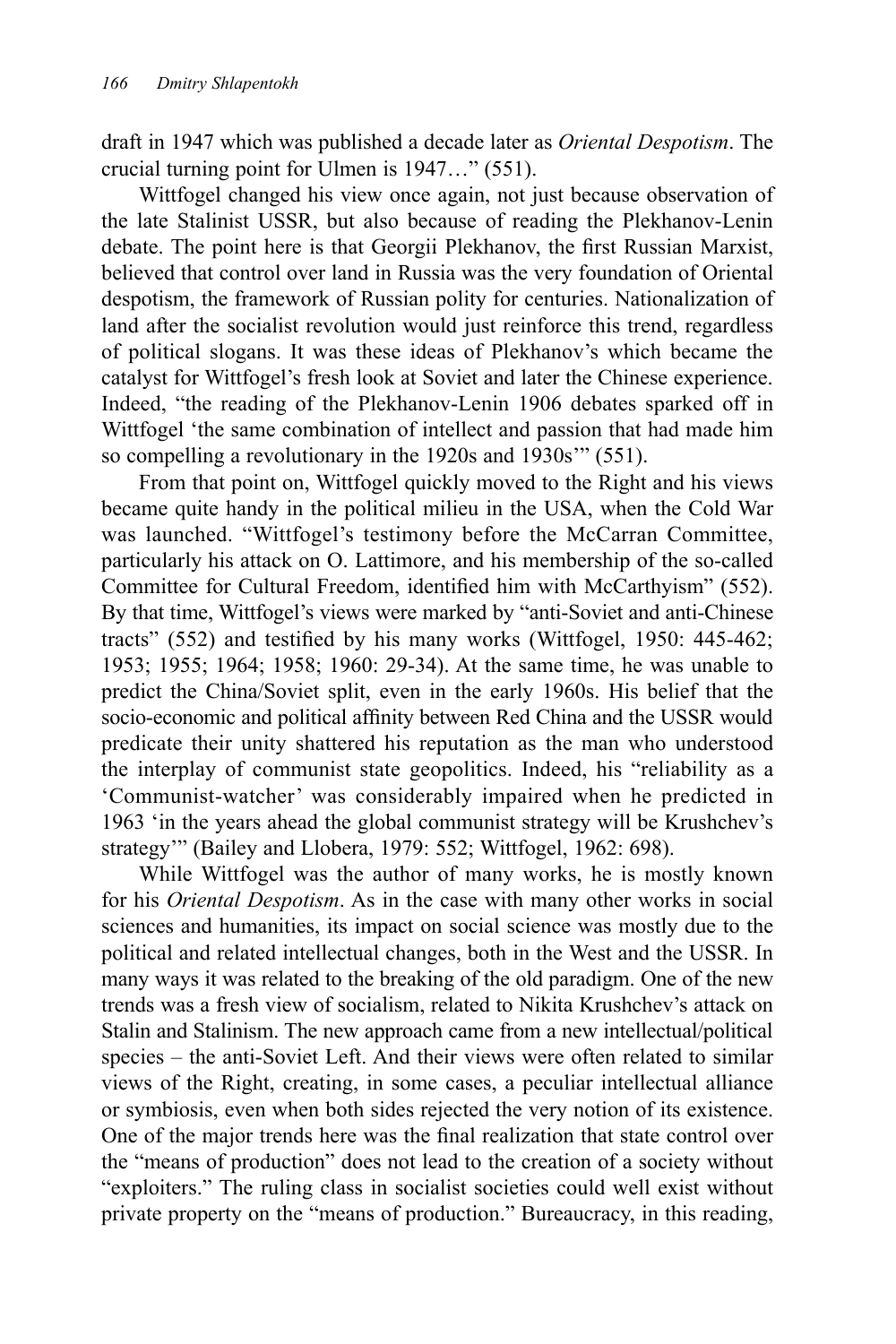was not just the agent of proprietors, as was the case, for example, in capitalist societies, but a ruling class in itself.

Milovan Djilas' *New Class* was an important contribution to this subject. An ardent Yugoslavian communist, Djilas became disenchanted with both the creed and its application to real political life. In his *New Class: Analysis of the Communist System*, Djilas argued that the socialist regime was hardly egalitarian and was ruled by the new privileged class: bureaucrats (Djilas, 1957). The publication of the book in 1957 had corresponded not just with Krushchev's intensifying forays against Stalin, but also with the publication of Wittfogel's *Oriental Despotism*. In any case, the new trends in the USSR had also stimulated the new interpretation of Marxism, and clearly influenced Wittfogel.

"The publication of *Oriental Despotism* in 1957 coincided with the beginnings of the breakdown of Stalinist orthodoxy after the 20th Party Congress. E. Welskopf's *Die Produktionsverhältnisse in Alten Orient und der Griechisch-Romischen Antike*, Akademie Verlag, Berlin, 1957, was one of the first studies to emphasize the importance of Marx's *Grundrisse*, which had been republished in German in 1953. There is no doubt that the wider circulation of the *Grundrisse* gave impetus to the renewed discussion of the AMP among Marxists, but Wittfogel's work played no less a role" (Bailey and Llobera, 1979: 555).

Following the new intellectual trend and transformed Marxist lenses, Wittfogel looked at both pre-revolutionary and post-revolutionary China and the USSR and discovered that the socio-economic constructions were essentially the same, regardless of the difference of slogan. Party bureaucracy as a new class was essentially the same as Chinese imperial mandarins. He noted that "it was not necessarily the ownership of the major means of production, land and water, but their *control* which made the ruling bureaucracy of Oriental society a *class*" (545). The Oriental despots, similar to modern socialist dictators, lived by terror, and this was the major output of their rule. A little later, this vision of socialist regimes would be reinforced by scores of intellectuals. One of course should mention here Alexander Solzhenitsyn, whose monumental *Gulag Archipelago* would reinforce Wittfogel's conclusions in the future. (There is no information as to whether Wittfogel had any direct influence on Solzhenitsyn.)

While Wittfogel's findings were in tune with the new trends (e.g. represented by Djilas), they were still shocking for Western liberals and Leftist intellectuals in the late 1950s. "Wittfogel's possible new sociology of class has been swept aside by his political desire to demonstrate that the state in certain societies (Oriental and 'totalitarian') constitutes a class; a shocking notion of which only a reactionary could be capable in 1957 but far less problematic in the 1970s when the Soviet model of socialism is hardly the ideal of many of the world's communist parties" (546).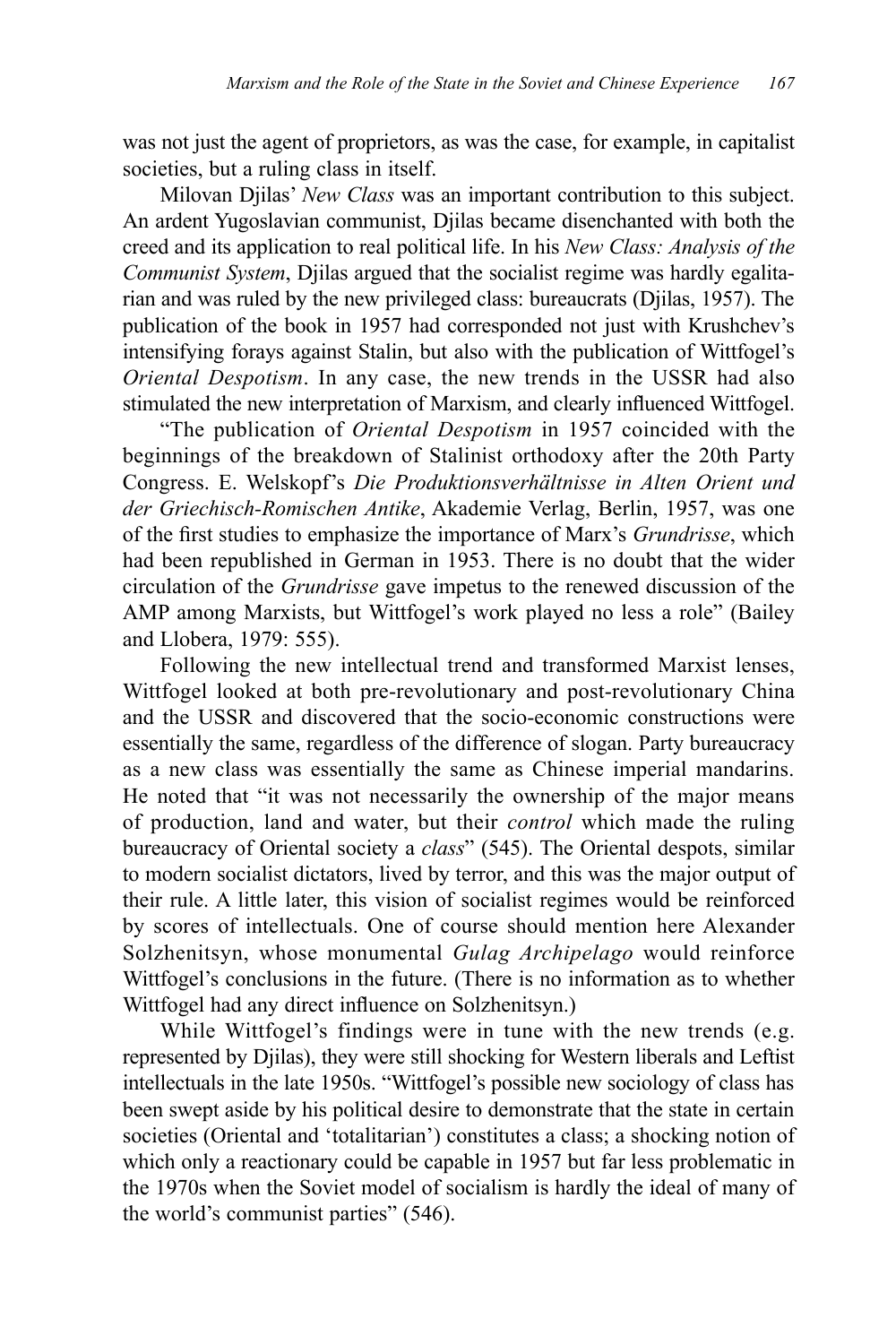While Wittfogel's findings were attacked by the Left and Liberals for what they saw as an emphasis on terror and general misery of socialist societies – one might note that Solzhenitsyn would be attacked in the future for the very same reason – the others could not accept Wittfogel because of another consideration. Oriental despotism and related "Oriental mode of production" and the socialist regime were not just brutish but, in the context of this narrative, doomed to economic stagnation. In any case, they could not compete with the capitalist West. Stagnation is also related to the "Third World" and therefore was unacceptable in the context of "multiculturalism," which had become the ideological mantra for the Left since the late 1950s and early 1960s. For this very reason, some of them plainly rejected the very existence of the "Asiatic mode of production."

"Meanwhile, orthodox Marxists maintain that the theory of the AMP is 'politically harmful and methodologically incorrect,' since it 'is associated with the view that oriental society was stagnant and therefore that European capitalism played a messianic role' (Godes, 1981: 104). According to them, '[e] very attempt to give an affirmative answer to this question must lead to only one answer, to a recognition that the AMP is nothing other than feudalism' (Ibid., 103)" (Li Jun, 1995: 335).

Thus, laying Oriental despotism as the foundation of Chinese history and demarcating it from classical European antiquity – with the idea of personal rights, property, and democracy – transformed China – and, of course, not only China – into a peculiar pariah, in the context of broad historical narrative. This, predictably, led to a negative response. For the "multiculturalist" Left, the Chinese path was just an appropriate "alternative modernity" (Karl, 2005: 61). At the same time, for Chinese scientists, the Asian mode of production was at least partially rehabilitated as nationalistic protest against "historicist unilinearity," imposed by the West (p. 66), and which implied that the Asiatic mode of production, related Oriental despotism and, of course, the absence of even the seeds of "human rights," doomed China to stagnation and decay, both in the past and in the present. One might state that more centrist Western scholars have a more balanced view on Wittfogel (Starr, 2014: 37). At the same time, the fresh view, supported by an increasing body of scholarship, indicated quite the opposite: Oriental despotism and the related Asiatic mode of production was the framework for China's millennia of economic prosperity, at least in comparison with Europe.

## **7. Oriental Despotism and China's Economic Progress**

The fresh look at the historical narrative indicated that the relationship between Oriental despotism and economic stagnation does not work. Even Wittfogel, with his predominantly negative view of Oriental despotism,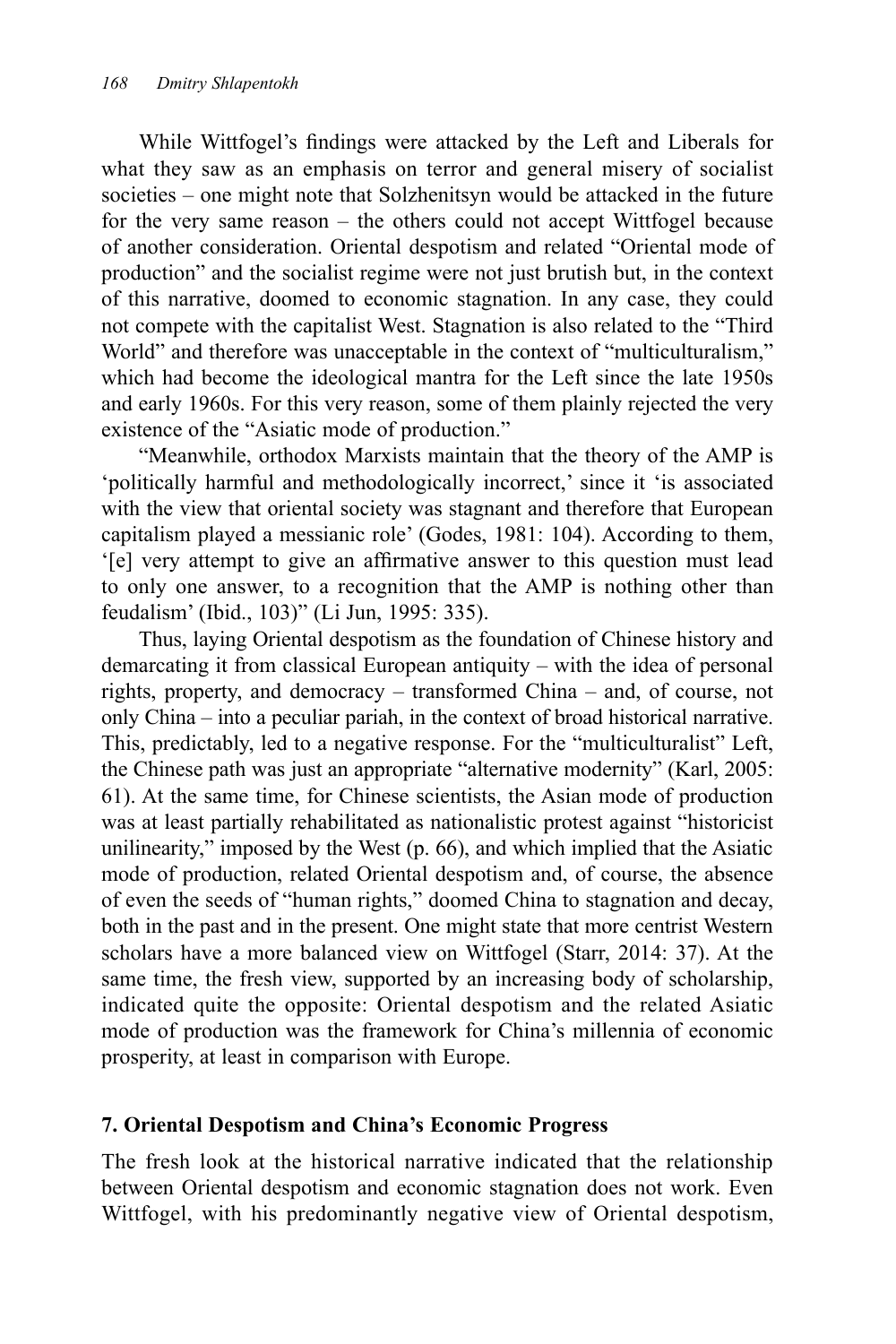acknowledged that the transition to Oriental despotism helped the development of productive force. "This transition originates in the expansion and intensification of agriculture through irrigation and the development of handicraft and commercial activity" (Bailey and Llobera, 1979: 544). The increase of arable land was due to "expansion of government-coordinated drainage and irrigation work" (p. 544).

Thus, it was clear even from Wittfogel's narrative that the despotic state was essential for the development of agriculture. One could assume that China, like other states with the "Asiatic mode of production," had much more developed agriculture than in many parts of Europe, or at least was not inferior to it. Still, it was not agriculture, but other branches of the economy where China was not just on a par with Europe but actually surpassed it for centuries.

Historically, China was a quite developed society and the leader in many areas of science and technology. Printing, gunpowder, silk and porcelain are four of the most well-known inventions which emerged in China hundreds, if not thousands, of years before they emerged in Europe. These were hardly the only inventions in which China was ahead of the West. Joseph Needham, the seminal historian of Chinese science, proved this some time ago in many of his works. His views are supported by other scholars who noted that premodern China was indeed quite a developed society.

"China's premodern achievements in science and technology were even more remarkable" (Lin, 1995: 270). "It is not surprising that based on this 'advanced' technology, Chinese industry was highly developed. The total output of iron was estimated to have reached 150,000 tons in the late eleventh century. On a per capita basis, this was five to six times the European output" (p. 127). The high economic performance led to high standards of living. Indeed, its prosperity "astonished even that sophisticated Venetian, Marco Polo" (p. 270). Indeed, for centuries, China was not just a great economic force, but one of the richest powers by per capita income. Indeed, "on a per capita basis, China was the wealthiest part of the world from 1200 to the 1300s – aside from Italy" (Holodny, 2017).

It was not just economy. China was the first country to develop the means for modern commerce and war. Indeed, it was China which introduced paper money and "gunpowder into human life" (Andersen, 2017). Chinese cultural achievements were also evident and variations of Chinese written "language was adopted across much of Asia" (Andersen, 2017). "In short, China by the fourteenth century was probably the most cosmopolitan, technologically advanced and economically powerful civilization in the world" (Andersen, 2017).

In comparison to China, most of Europe, possibly to the end of the Renaissance, "was poorer and underdeveloped" (Lin, 1995: 270). The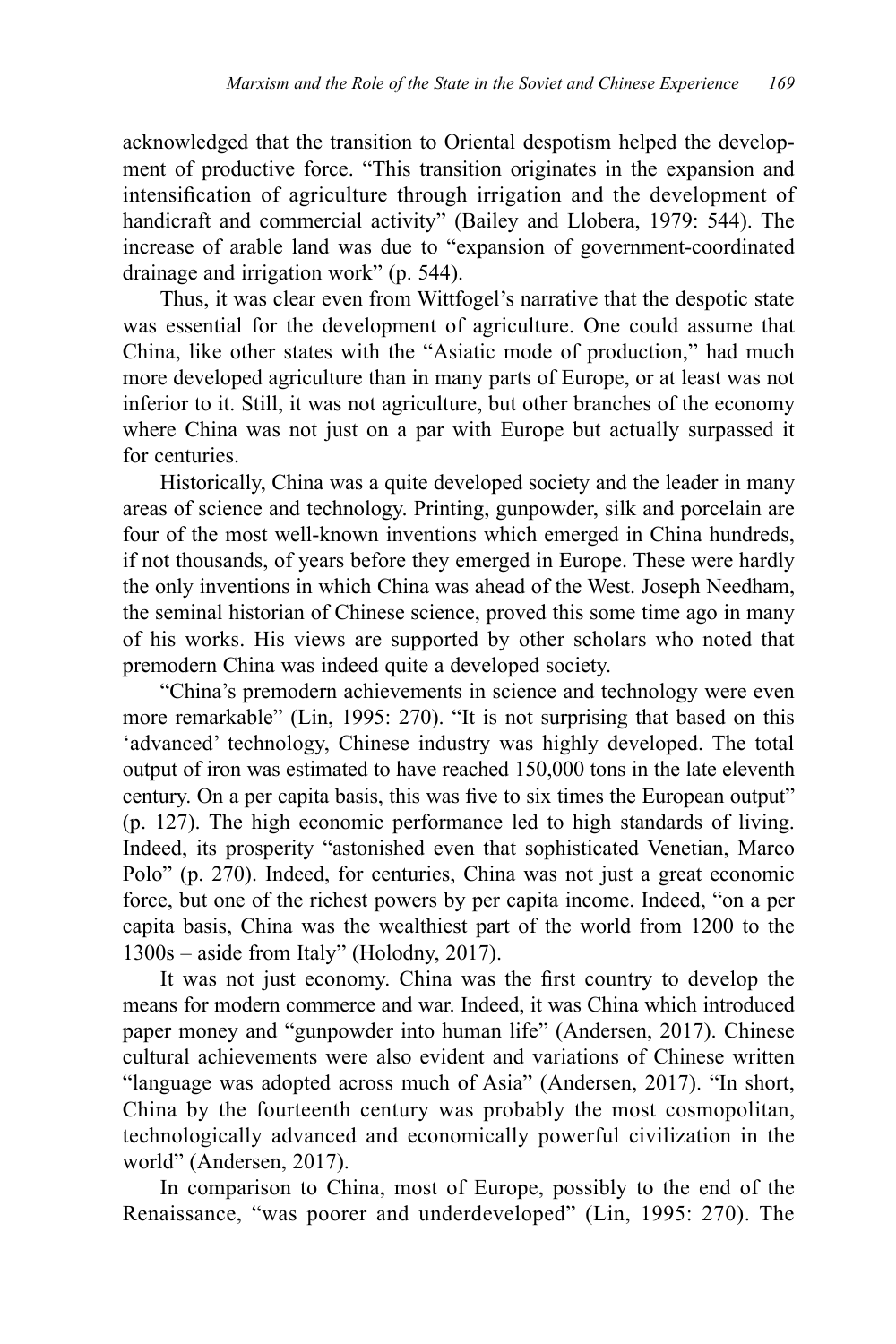Chinese economy slowed down somewhat by the 18th century. "Evidence documented in the monumental works of Joseph Needham and his collaborators shows that, except in the past 2 or 3 centuries, China had a considerable lead of the Western world in most of the major areas of science and technology" (p. 220).

Still, some Western scholars believed that the Chinese economy either surpassed the European economy or at least was on a par with it through the 19th century. This was, for example, the view of the late Albert Feuerwerker, the prominent specialist in Chinese studies from the University of Michigan. He noted that indeed, "late imperial China – from the tenth century to the nineteenth – experienced in world perspective a remarkable millennium of premodern economic growth" (Feuerwerker, 2004: 324). According to Daniel Chirot, "China remained the most advanced part of the world until the 16th century, and only fell behind Europe in the 19th" (Chirot, 2011: 64). And the economic growth was in many ways responsible for rapid rise in population (Feuerwerker, 2004: 321), despite the periodic cyclical decline due to famine and related calamities (Chu and Lee, 1994).

The economic growth and comparatively high level of economic wellbeing throughout most of the imperial era, all calamities and related mass starvation notwithstanding – one should remember here that mass starvation, pandemic diseases and similar calamities were attributes not just of China but Europe as well – contributed to a high level of literacy (Feuerwerker, 2004: 322).

Why did China's economy decline later, in absolute and even more so in relative terms? And this process accelerated since the beginning of the 19th century. There are, of course, many explanations. One of the most common explanation is that China's mandarins lost interest in technological improvements and discarded technological innovations from the West. The brightest Chinese had been engaged in preparation for tests, mostly based on Confucian classics, to enter the ruling bureaucracy; technology was forsaken and money-making was discouraged, at least officially, for merchants were placed at the bottom of the social structure, according to the Confucian template. It was this ideological and related societal structure which, according to Max Weber, was the major reason why China did not develop capitalism, and by the second half of the 19th century, by the time when Weber published his research on China, China started to experience a clear economic decline *vis-à-vis* Europe.

This of course played a considerable role. The entire bureaucratic system of the late Manchu China became ossified, but it was not the only reason, and possibly not the reason at all. Indeed, while some observers regarded the problems in Chinese culture in excessive focus on philosophical abstraction, other observers saw Chinese problems as absolutely opposite: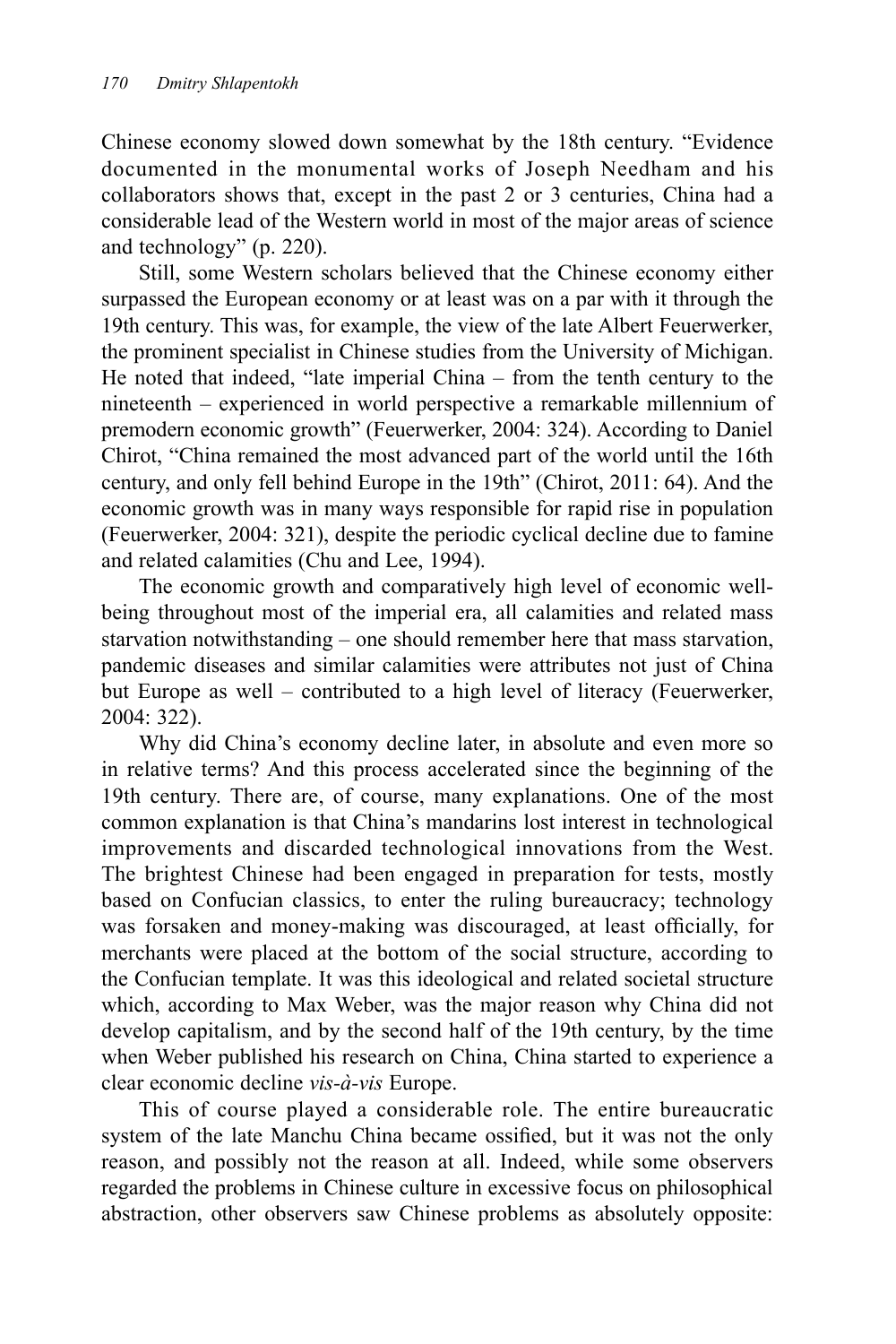Chinese culture was too pragmatic. Dmitry Merezhkovsky, one of the leading Russian writers in the beginning of the last century, noted here, "But we have before us, a centuries-old culture founded on strict positivism in service to the principle of utility. The name of this truly grandiose culture is China, its essence is petrification, the defeat of the human spirit by a slow death" (Glebov, 2017: 53). Thus, cultural specificity and Mandarins' unwillingness to embrace technological innovation were not the only reasons for economic underperformance. Or, possibly, they were not the reasons at all. There were other reasons.

One of them, often ignored by observers, is the weakness of the Chinese state; it was much weaker than the Russian state. China was a victim of external pressure. Despite what seemed to be the absolute power of the emperor/empress dowager, China as a state was weak in dealing with foreign powers, and this had most negative implications for the Chinese economy and technological progress. While many Western observers ignored this aspect of China's problems, there are a few who acknowledged them. This was, for example, the case with Professor Stephen C. Thomas.

Thomas rejected the notion that China's socio-political and cultural framework were responsible for China's inability to catch up with the West in the 19th and early 20th centuries. He called this the "blame the victim" explanation (Thomas, 2006). Thomas rejected the notion that China's bureaucracy was so ossified that it was unable to understand the importance of technological innovation from the West (p. 13). As a matter of fact, "Chinese officials and entrepreneurs initiated Chinese-owned steam shipping, a modern coal mine, a steam railway, a telegraph company, and modern mechanized cotton mills. The Qing government also approved the setting up of a modern iron and steel mill and a Western-style bank" (p. 22). Here, the Qing government's involvement in the economy clearly relied on the millennialong Chinese tradition, and it actually helped economic development rather than hindered it. Already-quoted Albert Feuerweker noted: "On balance, the actions of the state probably helped rather than hindered the long-term growth of population and total output" (Feuerwerker, 2004: 322).

The state played a rather positive role in the past and could have well played the same positive role in the late imperial period. Indeed, "the Chinese experience of managing and participating in complex bureaucratic organizations may have left a positive legacy for the twentieth century" (Feuerwerker, 2004: 322; von Glahn, 2016).

Still, China was not able to achieve this economic and technological progress, because the Chinese state was weak. Indeed, in his view, an important prerequisite for economic progress was that "a country needs to have enough sovereignty to keep control of its economy and foreign trade..." (Thomas, 2006: 11). Still, the military defeats and China's subservient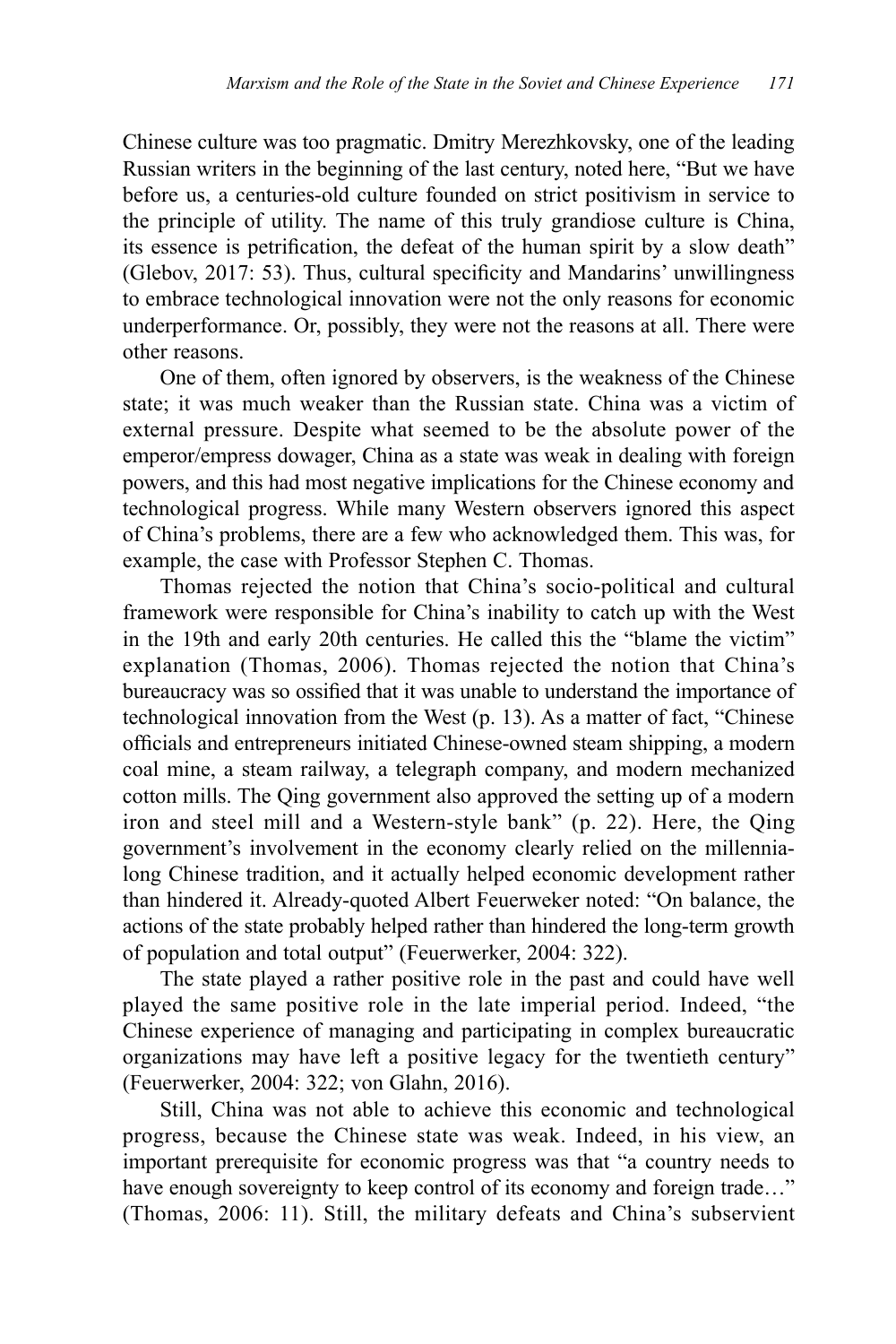position toward Western powers and Japan prevented China from engaging in technological and economic progress.

"At the same time, the global system with its military-backed Western colonization activities, forced on Qing China a series of 'unequal treaties' that deprived China of much of its sovereignty and funds to pay for foreigntechnology based industrialization" (p. 4). There were several ways in which China's enemies took funds which China needed for economic and technological progress. First, "Qing China was forced to pay huge war indemnities in 1842, 1860, 1896 and 1900, that saddled the Chinese government of economy with immense unproductive expenses and after the huge 1896 indemnity that Japan imposed on China, the Chinese government suffered large deficits of about 18% of its central government income" (p. 6).

Secondly, "because of the existing unequal treaties prevented China from raising tariffs on foreign trade to pay off these deficits, the Chinese government beginning in 1895 had to seek huge foreign loans. Between 1895 and 1911, the Qing government paid out 476 million taels in principal and interest to foreign creditors for the foreign loans to pay the Japanese indemnity and the 1900 Boxer indemnity, which was more than twice as much as the total investment in all foreign, joint, and Chinese-owned modern manufacturing established in China between 1895 and 1913" (p. 6). Third, there were drains on resources because of opium sent to China from the West. It was so extensive that even members of the British Foreign Office compared those British merchants who dealt with opium in China with "robbers (Harrison, 1895; Allen, 1853)."

Fourth, it was the inability of Chinese businesses to engage in equitable business with the West. "Another cost of China's loss of sovereignty, though also one hard to quantify, was the unequal treaty stipulation that prevented China from holding foreign businesses legally accountable." 'Extraterritoriality' took away China's normal sovereign right to enforce Chinese laws against foreigners for theft, embezzlement, contract violation, and commercial fraud. Chinese businesses could be cheated by foreigners without legal recourse" (Thomas, 2006: 19). China was absolutely powerless in dealing with one of its major enemies – the UK. For example, "the Chinese government had to sue (mining engineer and later US president) Herbert Hoover and his employer the British Mining Company Bewick Moreing in a British court in London legal redress regarding Hoover's questionable takeover of the Chinese-owned Kaiping Coal Mines during the 1900 Boxer Rebellion. Although the Chinese government won the case against Bewick Moreing in British courts in 1907, the British Embassy back in Peking refused to enforce the judgment, saying that it would hurt British interests in China (fn). The British company kept control of the mine until 1949" (19). The very fact that weakness of the state and its semicolonial positions were the major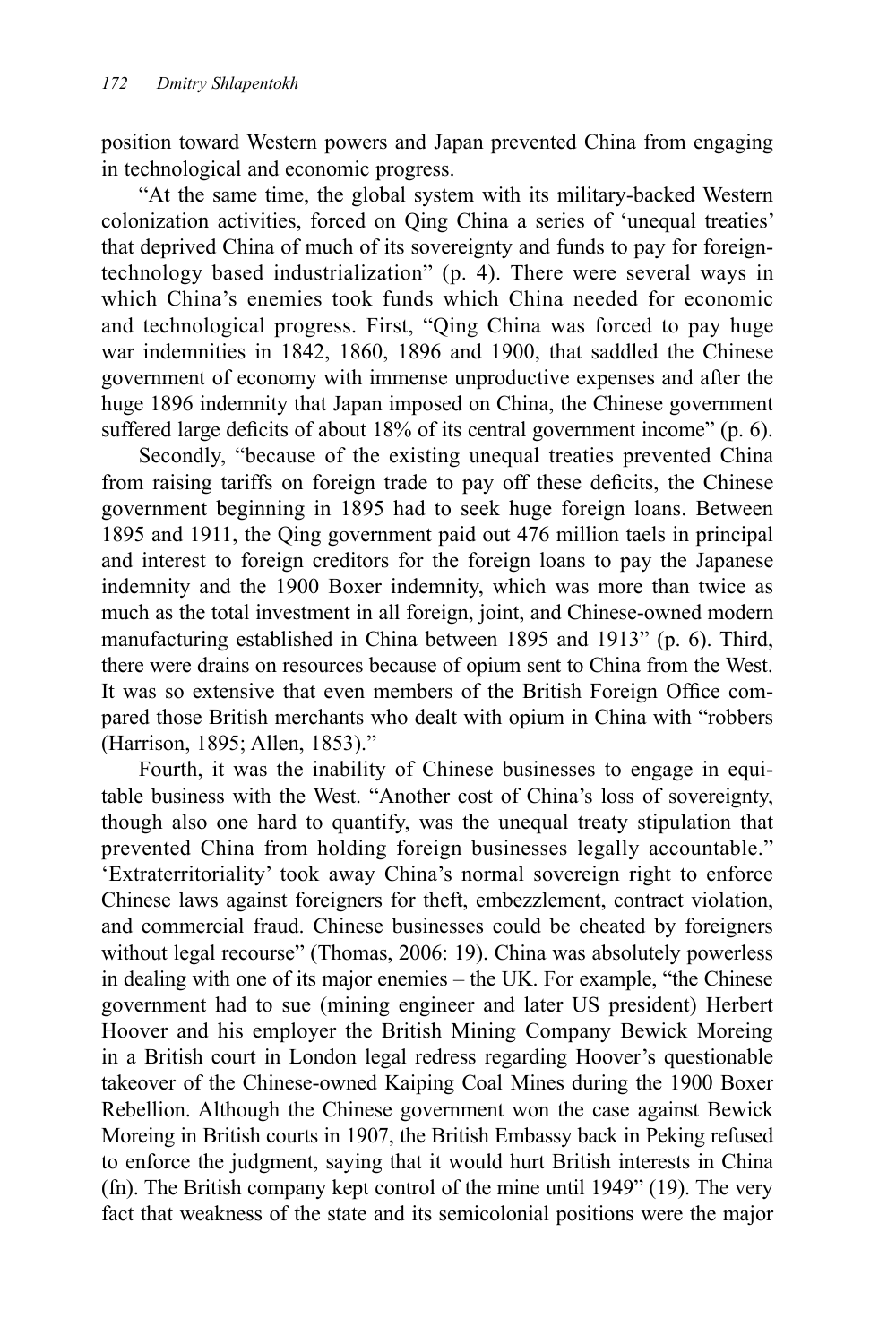reason for the country's economic underperformance was not a uniquely Chinese phenomenon. The same could be said for another country of "Oriental despotism" – India. As an independent subcontinent, India "was responsible for 23% of global GDP. When the British departed in unseemly haste 200 years later, this percentage had dropped to just over 3% (Book reviews, 2018).

The weakness of the Chinese state had led to its final collapse in the beginning of the 20th century. The country lapsed into anarchy, was divided by warlords, and finally invaded by Japan. It was no surprise that the economy declined even more. All of this was ended by the 1949 revolution.

#### **8. The Despotic State and its Implication in Post-revolutionary China**

The totalitarian socialist state which emerged after 1949 was to deal with the lack of Chinese sovereignty. The revolution in this case was not only social but also national in the sense that it restored China's sovereignty as a state. It finally released China from unequal treaties and other similar matters which had drained China's resources. It unified China. And this created the essential prerequisite for economic growth.

The 1949 Revolution could be seen, like many other phenomena, from many different perspectives. One could well interpret the 1949 Revolution from Wittfogel's perspective as a "reactionary revolution" (Lee, 1982). The reason why the Chinese Revolution – and in the context of Wittfogel's theory, the Bolshevik Revolution was "reactionary" as well – is clear. The notion of revolution, at least in the modern, post-French Revolution meaning of the word, implied not just dramatic changes in socio-economic and political makeup of society, but also a political liberation. As a matter of fact, Hannah Arendt, the seminal Jewish German-American philosopher and political scientist, regarded political liberties as essential attributes of true revolution (Arendt, 2006).

The Chinese Revolution had led to an absolutely opposite result: total enslavement of the populace by a new edition of Oriental despotism. As in the case with the Bolshevik Revolution and Soviet regime, the Chinese experience has its own "revisionists" who argue that Mao's China was not totalitarian. In their view, the Cultural Revolution demonstrated not just the regime's weakness, but also implicit democratization, for purging the Party bureaucracy from below was a hallmark of the Cultural Revolution. Still, for other observers, the Cultural Revolution had nothing to do with shaking the foundations of the totalitarian state. It was plainly the way for Mao to purge the Party of those who could potentially create problems for him (San, 1977). From this perspective, the Cultural Revolution was not drastically different from Stalin's purges when, as some revisionists claimed, the masses hailed the tough treatment of corrupt bureaucrats. One might add here that Cultural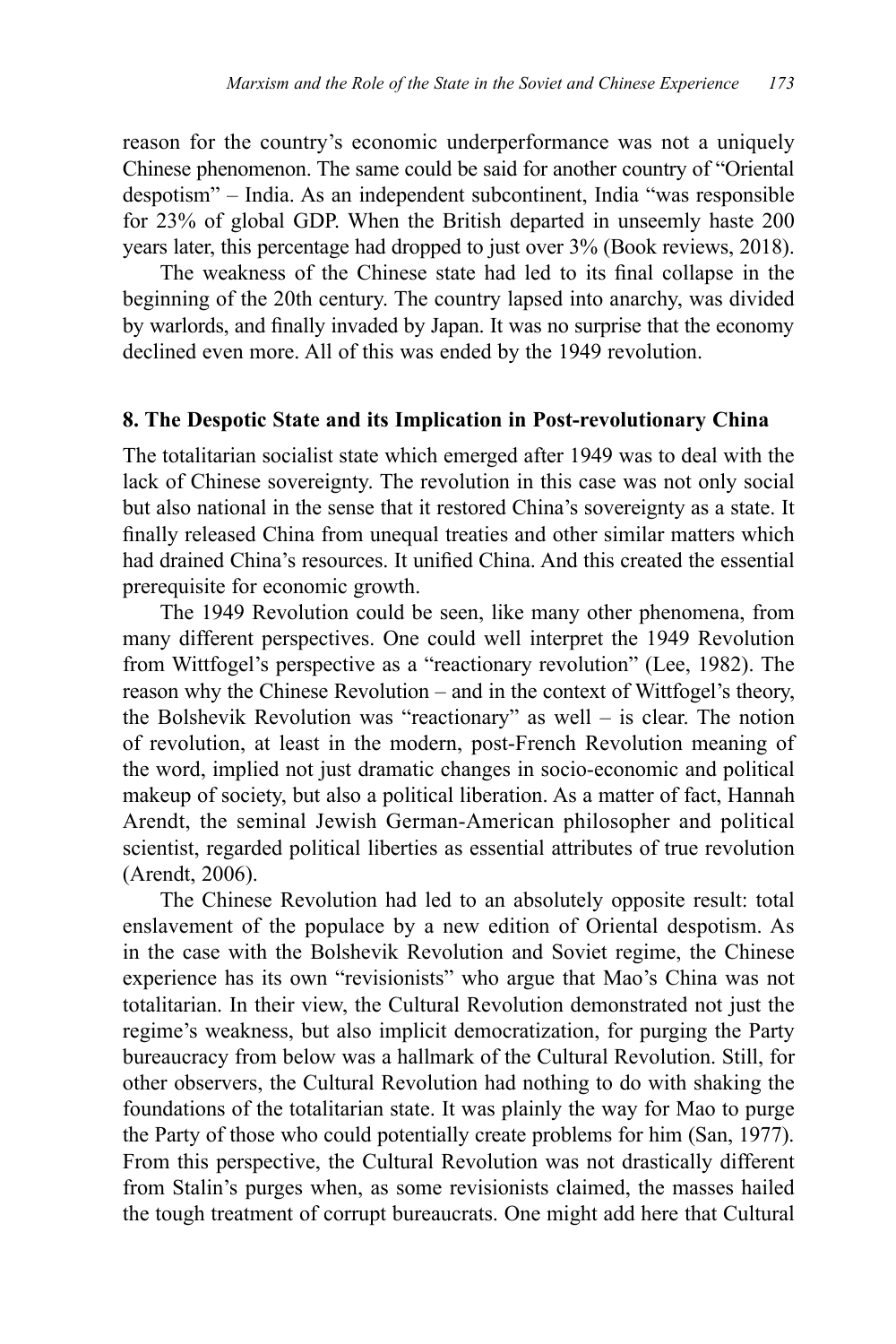Revolution modes of dealing with the bureaucracy is not just a peculiar method of the socialist totalitarian state. The absolute rulers of the past often either appealed to the masses during the purges of the elite – here the rulers emerged as avengers of the masses – or/and actively used "assistance from below" to conduct the purges. Ivan the IV ("the Terrible"), whom Stalin liked in the same way that Mao appreciated the First Emperor of Qin, engaged in mass purges of the traditional aristocracy. Here, he also appealed to help from below. His henchmen, "*oprichniki*," were usually people of comparatively low social positions, upstarts and foreigners; all of them were outside the body of traditional Russian aristocracy. This "democratic" aspect of Ivan did not reduce his absolute power. Similar to the masses from the time of Stalin's purges and Mao's Cultural Revolution, they acted only because they received the order from a charismatic leader. If the masses got out of hand, as was the case with Mao's supporters by the end of the Cultural Revolution, the leader employed the army to restore order.

Thus, neither Mao nor Stalin were "democratic," at least as the term is understood in the West, and the Cultural Revolution, together with similar actions during Mao's long rule, led to the death and suffering of millions. Still, Mao was proclaimed to be a great leader in the post-Mao era. What is the reason for this? One could find what seems to be an easy answer. Mao's cult is maintained by the ruling Communist Party as the way to prove the regime with legitimacy. Still, it could not explain Mao's continuing popularity on a grass-roots level, manifested by the stream of visitors to Mao's mausoleum. "And each year, hordes of Chinese descend upon Mao Zedong's rural hometown, Shaoshan, to pay homage" (Campanella, 2018).

For some, Mao's era was the era of social justice and equality, and the state dealt mercilessly with corruption. Still, Mao's popularity is not just due to his image as social equalizer, avenger of the populace's grievances, and creator of a truly "democratic" society, in which simple, uneducated peasants could be elevated to high social positions; all of these characteristics of the regime became increasingly mythologized as time progressed. There are other aspects of Mao's personality and his regime which are pleasing to the populace regardless of all calamities which Mao brought to the Chinese, especially peasants. Mao was the ruler who finally ended the Civil War, the prolonged period of anarchy which engulfed the country after the collapse of the Manchu dynasty, 1911-1912 (Courtney, 2018). Indeed, even those observers who believed that China continued industrial development after the collapse of the Manchu dynasty still acknowledged that little was done after the Japanese full-fledged war against China, for the invasion had "the crippling effect on the Chinese economy" (Chang, 2017).

All of these calamities most likely killed as many people as the Great Leap Forward. More importantly, the preservations of these conditions implied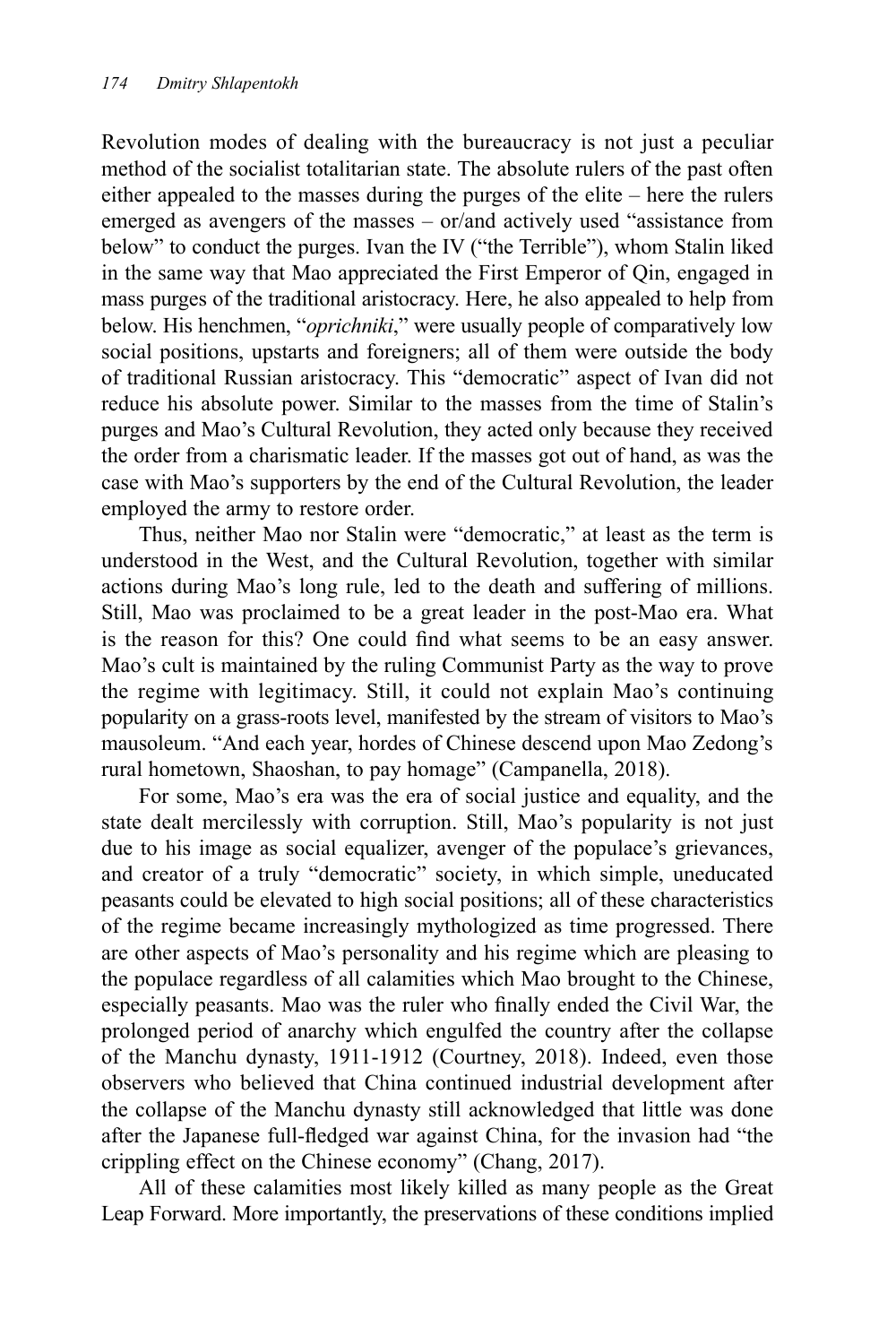that these horrific losses of human life would continue indefinitely, and could be arrested only by the re-creation of a strong or actually totalitarian, distinctly Oriental Chinese state. The mind of the average Chinese, especially peasants, has here – as in the past – two mutually exclusive drives. On one hand, they resent the state which uses them as material for the state's projects and source for maintaining the bureaucratic elite. On the other hand, the same peasants realize that the same state is essential for their survival, for it is the despotic state which maintains basic order. Peasants both hate and fear the state embodied in the rulers' bureaucracy and, at the same time, worships the same state. State and the ruler, Mao in this case, has actually "two bodies," if one would remember the definition of Ernst Kantorowicz. In his view, the kings from this era had "two bodies" in the minds of the local populace. One of the king's bodies was mortal and potentially sinful. The other body, which symbolized the state and law, never died; it was also pure, and without any flaw. This template could well be applied to understand the populace's approach to Mao. Mao, the totalitarian socialist state which he embodied, has the real historical "body" which, among his attributes, has starvation and terror for millions. Mao's other "body" is related with the unity of the state which promotes national independence, economic growth, equitable distribution of resources and social mobility. The populace also understood that the end of the strong state would inevitably lead to chaos (Ellison, 2017).

The positive images are also related to a sense of state glory and prestige. A strong ruler could be glorified, plainly because of his power and terror in a peculiar Orwellian way and, in this context, those countries which did not enjoy absolute rulers are despised. Aleksei Malashenko, well-known Russian political scientist, noted that the Chinese despise Russia and believe that Russia is a decaying state (Malashenko, 2012). One might state that Western observers also saw many problems with Putin's Russia and they usually connected them with Putin's authoritarian rule. Still, one could assume that the Chinese elite's skeptical view of Russia might be related to quite the opposite assumption: Putin does not have as much power as Chinese leaders and this is the reason for Russia's decline.

As time progressed, it was this wholesome "body" which became remembered and enhanced the totalitarian template which ensured China's speedy growth. One might note here that totalitarianism's positive image is not just due to China's specificity, and could be found among similar societies. In post-Soviet Russia, Stalin enjoyed popularity among a considerable segment of the Russian population. This positive view usually marginalized or ignored terror and starvation, and emphasized Stalin as the man who brought order, purged the corrupt bureaucracy, won the war against Germany, and stimulated economic development. Thus, a considerable segment of the population internalized the importance of a strong totalitarian state and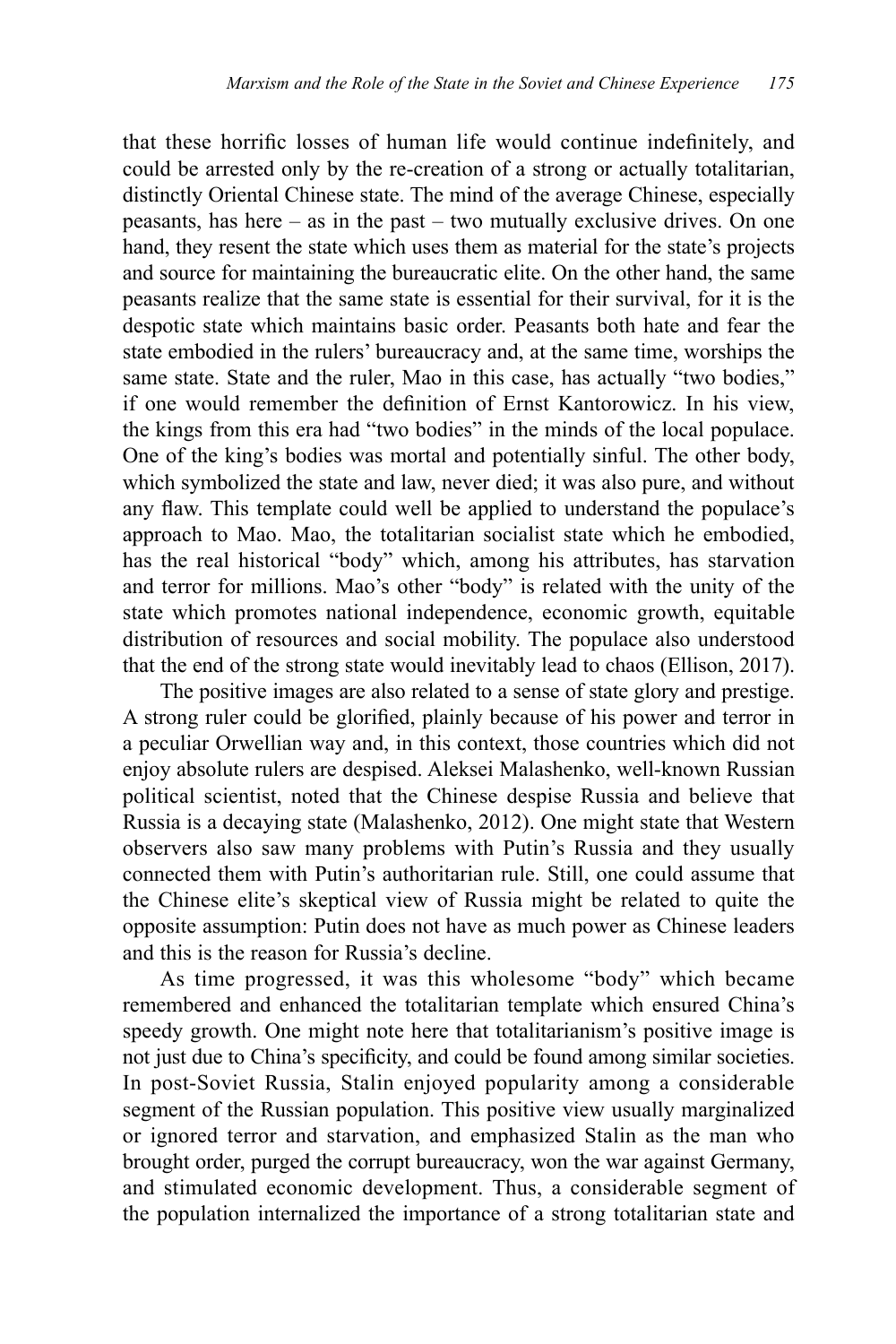saw it implicitly as a force which brought positive outcomes to the country. One, of course, can be sure: this internalization of the necessity of a strong government would survive only in the context of explicit/implicit fear. Without a coercive framework, the populace would immediately discover the "second," negative body of the state, which in this case would plainly fall apart as happened often throughout Chinese history. Yet chaos would once again drive the populace to crave strong government. Thus a totalitarian regime not only evolves from Chinese cultural context, reinforced by borrowing the Soviet experience, but is also a model which ensures the country's quick economic and geopolitical advance.

## **9. Economic Development of the Totalitarian State: China's Example**

The strong socialist state in China had followed in many ways the Soviet template. "The Chinese government took control of most large economic enterprises and industries, as well as the financial sector, and began to channel investment into economic development" (Thomas, 2006: 24). Following the Soviet model, the Chinese state focused its resources on the key elements needed for economic progress: industry and infrastructure. Despite the tragedies caused by the Great Leap Forward (According to reliable sources, dozens of millions were starved to death.) (Dikötter, 2010; Manning and Wemheuer, 2011) and the Cultural Revolution (Dikötter, 2016), China's achievement was impressive, at least in comparison to similar countries. "China's economic growth rate was faster than that of India and of most other similarly poor countries, and the government's social and economic policies had vastly improved the education and health levels, and life expectancy of most Chinese (World Bank, unpublished, 1978)" (Thomas, 2006: 25; Alvarez-Klee, 2018). According to some reports, "LE has more than doubled, from 35 years before 1949, to 76.3 in 2015" (Chen et al. 2018).

This combination of tens of millions starved and rising life expectancy and improved medical services seems to be incomprehensible and illogical. Still, the same model could be found in other totalitarian societies when two polarities exist and, in a way, are interconnected. During the era of revolution and especially the Stalinist era, the cream of Russian intelligentsia was destroyed or, as was the case in the beginning of the Soviet era, emigrated. At the same time, the literacy and general education level had increased considerably all over the USSR by the end of Stalin's rule. Thus, as in China, the state engaged both in destructive and constructive work; both functions of the state were interwoven.

After 1978, the economic control was loosened and market forces started to play a bigger role in the economic development of the country. Still, the state continued to control the "command heights" of the economy. Wayne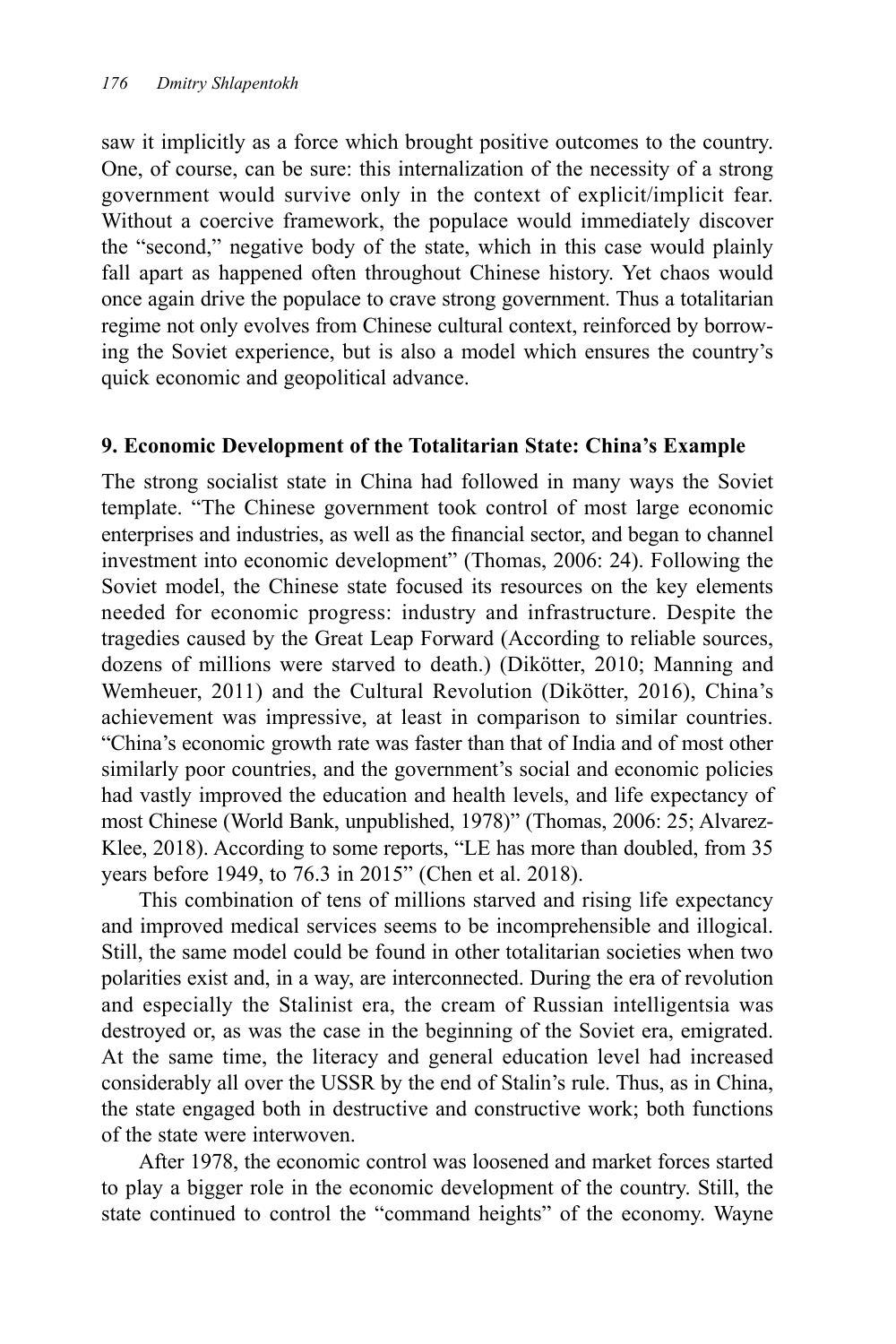M. Morrison, from the Congressional Research Service, noted that "despite China's three-decade history of widespread economic reforms, Chinese officials contend that China is a 'socialist-market economy.' This appears to indicate that the government accepts and allows the use of free market forces in a number of areas to help grow the economy, but the government still plays a major role in the country's economic development" (Morrison, 2018: 29). Elaborating on this point, Morrison emphasized the role of state-owned enterprises in the Chinese economy. He stated that "they continue to dominate a number of sectors (such as petroleum and mining, telecommunications, utilities, transportation, and various industrial sectors); are shielded from competition; are the main sectors encouraged to invest overseas; and dominate the listings on China's stock indexes. One study found that SOEs constituted 50% of the 500 largest manufacturing companies in China and 61% of the top 500 service sector enterprises. Not only are SOEs dominant players in China's economy, many are quite large by global standards. Fortune's 2016 list of the world's 500 largest companies includes 103 Chinese firms (compared to 29 listed firms in 2007). Of the 103 Chinese firms listed, Fortune identified 75 companies (73% of total) where the government owned 50% or more of the company. Together, these 75 firms in 2016 generated \$7.2 trillion in revenues, had assets valued at \$20.7 trillion, and employed 16.2 million workers. Of the 28 other Chinese firms on the Fortune 500 list, several appear to have financial links to the Chinese government" (p. 30).

The result of the combination of the state control over major "means of production" and elements of market economy was stupendous. From 1978 to 2012, China's economy rose 9.4% per annum. It could decline to 7 to 8% in the future, from 2012 to 2024 (Hirst, 2015). Still, even this growth is much higher than in any country in the West. The centralized planned economy and totalitarian state, without which the planned economy would be impossible, made it possible for the Chinese government to shift priorities. At present, the stress is increasingly not on quantitative, but the qualitative dimension of production. "The Chinese government has made innovation a top priority in its economic planning through a number of high-profile initiatives, such as 'Made in China 2025,' a plan announced in 2015 to upgrade and modernize China's manufacturing in 10 key sectors through extensive government assistance in order to make China a major global player in these sectors'" (Morrison, 2018: 29). The quoted author from the Congressional Research Service believed that China could reach these goals and would not be dependent on the US and other Western countries for modern technology. And this bothered the US government. "However, such measures have increasingly raised concerns that China intends to use industrial policies to decrease the country's reliance on foreign technology (including by locking out foreign firms in China) and eventually dominate foreign markets. U.S.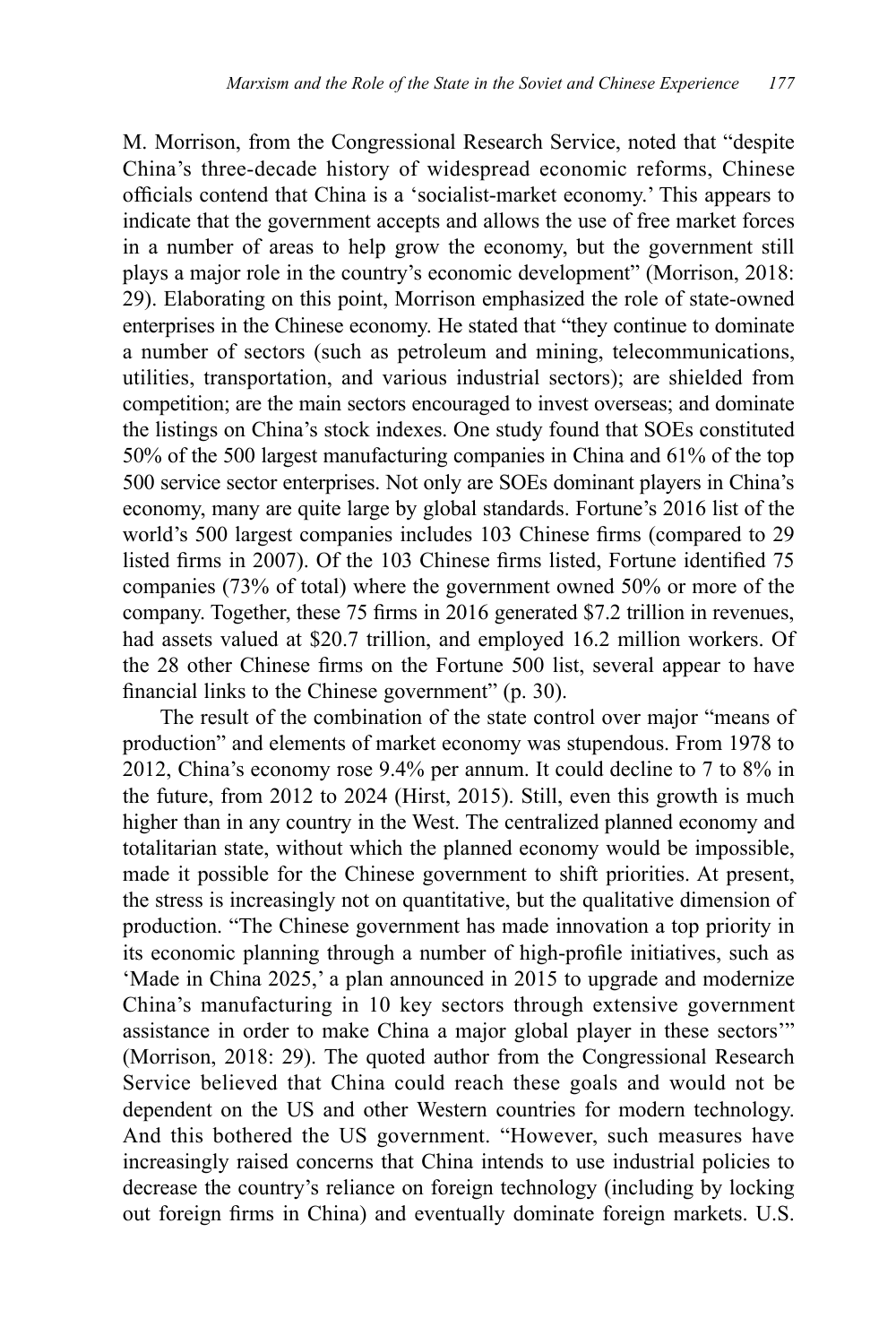Trade Representative Robert Lighthizer has described the Made in China 2025 initiative as a 'very, very serious challenge, not just to us, but to Europe, Japan and the global trading system'" (p. 29).

Indeed, these plans look quite plausible, due to the profound changes in present-day China's culture. Indeed, in the past, with all of China's technological achievements, Chinese scholars from the pre-revolutionary era often disregarded technology as being inferior to the humanities, wrapped in Confucian cocoons. It deals with the eternal, whereas technology deals with fleeting terrestrial, and while some observers, like Merezhkovsky, believed in the pragmatism of the Chinese mind, the reality was the opposite: as in the case with similar societies, the mind of the elite was often focused on the abstract and only tangentially related to reality. This has changed. "Deng evinced a near-religious reverence for science and technology, a sentiment that is undimmed in Chinese culture today" (Andersen, 2017). Now "China has largely focused on the applied sciences. It built the world's fastest supercomputer, spent heavily on medical research, and planted a 'great green wall' of forests in its northwest as a last-ditch effort to halt the Gobi Desert's spread. Now China is bringing its immense resources to bear on the fundamental sciences. The country plans to build an atom smasher that will conjure hundreds of 'god particles' out of the ether, in the same time it took CERN's Large Hadron Collider to strain out a handful. It is also eyeing Mars. In the technopoetic idiom of the 21st century, nothing would symbolize China's rise like a high-definition shot of a Chinese astronaut setting foot on the red planet. Nothing except, perhaps, first contact" (Andersen, 2017). It has already built the biggest radiotelescope to find extraterrestrial reason. China also projects its technological proofs far and wide. "The country has already built rail lines in Africa, and it hopes to fire bullet trains into Europe and North America," through "a tunnel under the Bering Sea" (Andersen, 2017).

Centralized, planned economy and related totalitarian state also helped China to withstand the economic crisis of 2008 much better than the US (Morrison, 2018: 28). China was clearly affected by the 2008 crisis. "The Chinese government responded by implementing a \$586 billion economic stimulus package (approved in November 2008), aimed largely at funding infrastructure and loosening monetary policies to increase bank lending. Such policies enabled China to effectively weather the effects of the sharp global fall in demand for Chinese products. From 2008 to 2010, China's real GDP growth averaged 9.7%" (p. 5).

Some observers noted that China already "overtook the United States as the world's largest economy in 2014" and "IMF predicted that by 2022, China's economy will be 46.6% larger than the U.S. economy on a PPP basis" (9). One should note that "in terms of trade, China has become much less reliant on exports than in the past" (p. 37). This transition is quite important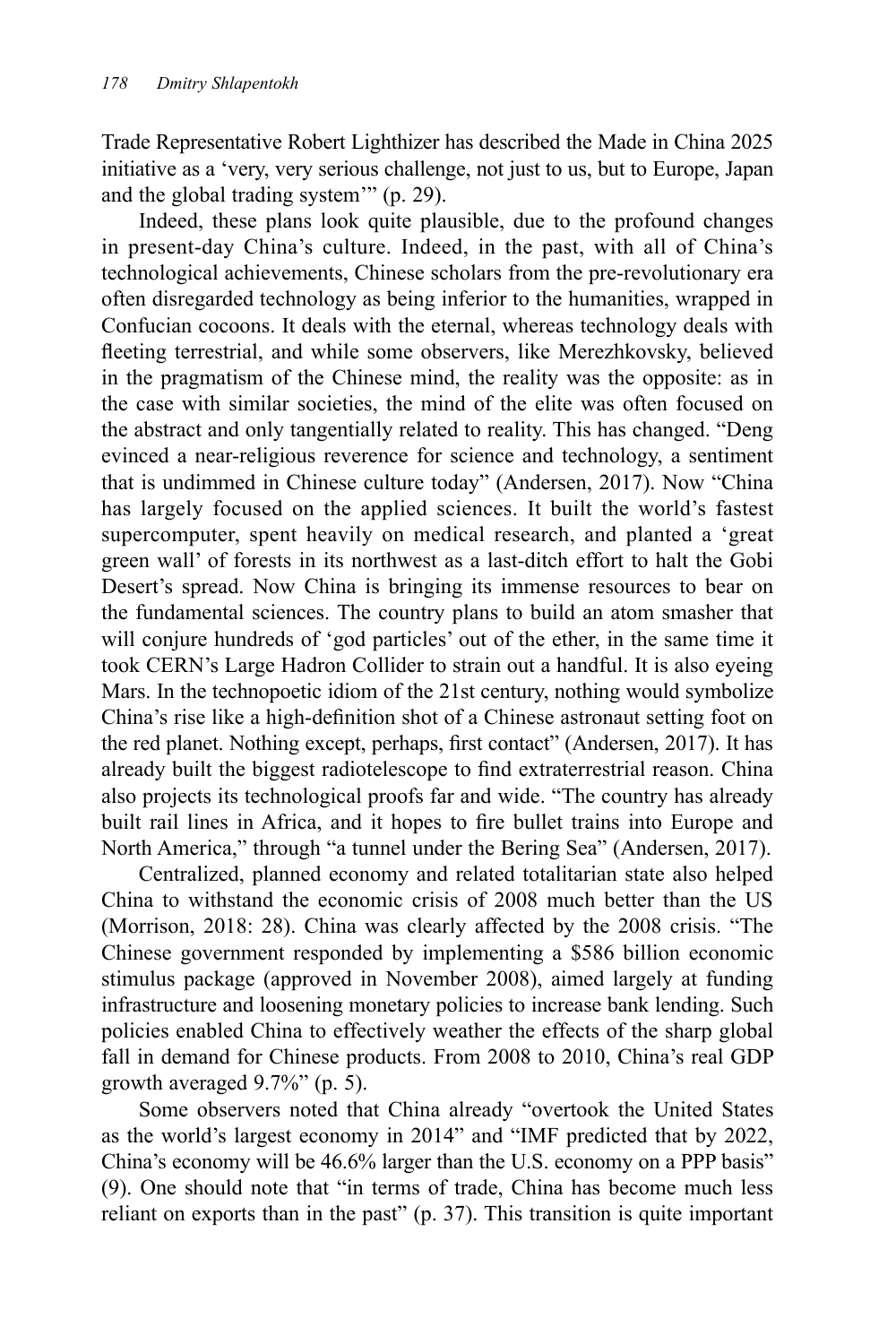for diminishing China's dependence on foreign, especially American, markets. It would make Beijing less dependent on Washington's largesse, and reorient China to accomplish the Belt and Road Initiative, which will project China's influence far and wide in Eurasia. Here, the totalitarian state facilitates the development of the Chinese economy. At the same time, the strong economy reinforces the power of the state. Both the totalitarian state and centralized economy, with planning for generations to come, exists in dynamic synergy.

#### **10. The Totalitarian State and Social Mobility**

The tradition of totalitarian state, deeply rooted in Chinese history, is also related to high social mobility. In any case, it was much higher in China than in many countries in the West. "Most scholars agree that there was a high degree of social mobility in traditional China. The chief means of upward mobility were the civil service examinations, which were virtually open to all" (Wang, 1960). The socialist regime, especially after Deng's reforms, had rested on this tradition, whereas the strong state was deeply connected with social mobility.

The most important reason for this social mobility was the rapid economic progress, which, as was noted, would have been impossible without a totalitarian state. For several decades, China experienced rapid economic growth, and it "enabled China, on average, to double its GDP every eight years and helped raise an estimated 800 million people out of poverty" (Morrison, 2018: 28). With increasing income for a broad segment of the Chinese population comes more educational opportunities for the brightest members of Chinese society. And this striving for educational excellence was reinforced by thousand-year-long Chinese tradition, tightly interwoven with the tradition of the totalitarian state.

#### **11. Providing the Distribution of Essential Resources: Solving the Water Problem**

National defense, asserting national independence, rising of economic potential of the country and ultimately improving the living conditions of the citizens, and encouraging social mobility – all of these aspects of modern Chinese life could be found in Soviet Russia. For all of this, the totalitarian state was essential. Still, there is one aspect of Chinese life which is unique to China: the strong state's role in distribution of the most vital resource: water.

Equitable and efficient distribution of raw materials and resources is one of the essential hallmarks of the socialist, centralized economy, and the totalitarian state which props it up. In China, not only was there unequal distribution of water – China's south has much better water resources than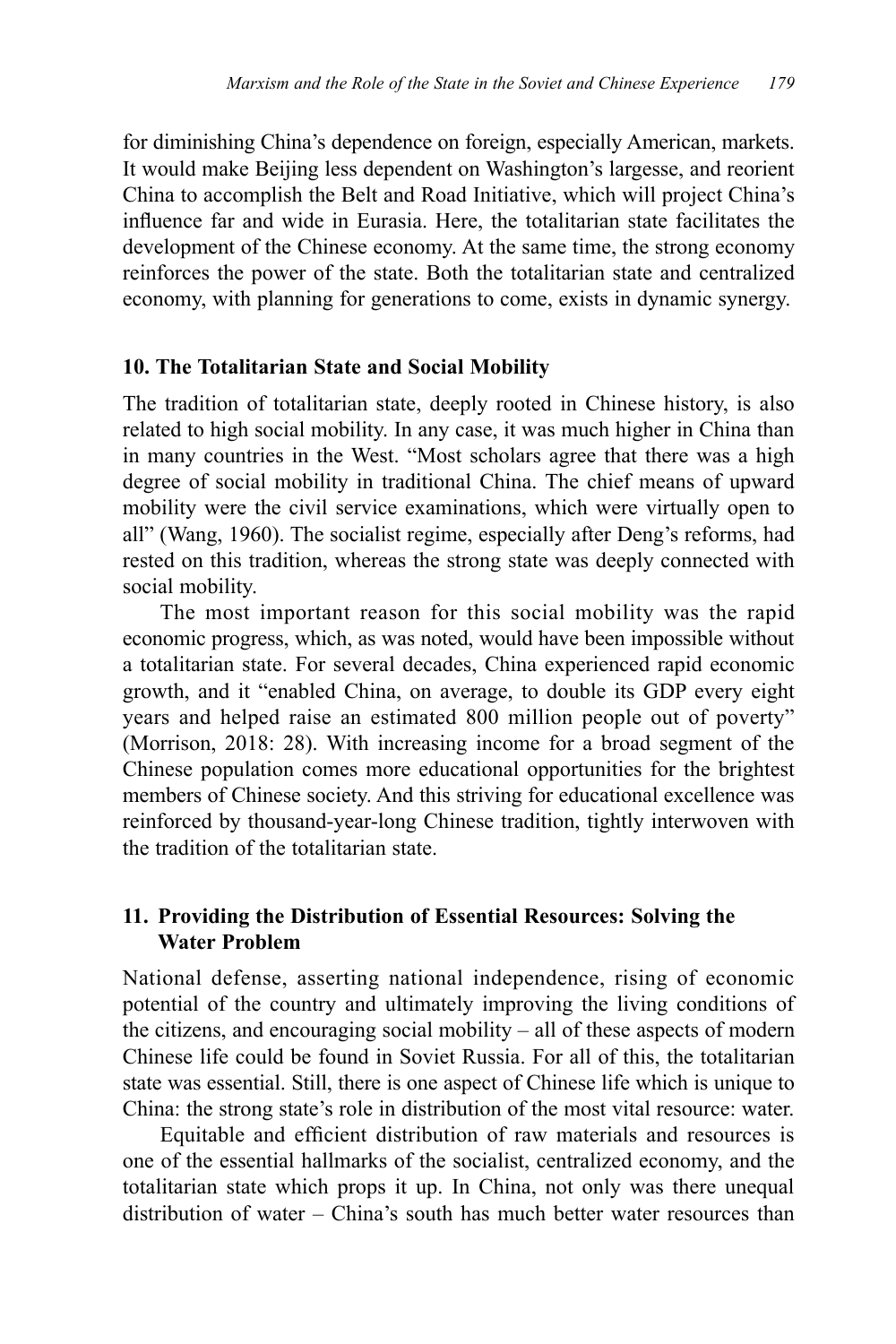the north – but the country's staple crop, rice, demands a lot of water. Consequently, the distribution of water resources and maintenance of the irrigation systems is essential for Chinese, or actually any other "hydraulic" civilization, if one would use Wittfogel's definition. It was not surprising that maintenance of the irrigation systems and canal building was one of the hallmarks of Chinese civilization. It has been one of the essential *raisons d'être* for the very existence of Oriental despotism, the traditions of which were smoothly transmitted to socialist totalitarian arrangements of Red China. The plans for grand canal-building had been firmly embedded in the national psychology and was easily reactivated when the nation needed a new grand canal, similar to projects from China's past. The continuity between Oriental despotism of the past and present-day totalitarian regime is well manifested in the clear connection between the grand constructions in the distant past to those which had emerged recently. The grand projects of this type have been well lodged in the Chinese political culture. Conner Beff noted that "Infrastructure projects designed to solve big national problems and that achieve otherworldly scale are a cultural priority as old as China. The 2,500-year-old, 5,500-mile Great Wall of China was designed to safeguard the nation from northern invasion. More recently, China finished the Three Gorges Dam in 2008, which generates as much electricity as 25 big coal-fired plants, holds back 600 kilometers (375 miles) of the Yangtze River, and is so big that it makes the Hoover Dam – the iconic U.S. water engineering project of the 20th century – look like a bathtub toy" (Beff, 2011). It was not surprising that the idea of a new grand canal was resurrected easily when the need for such construction became clear.

The problems with the water supply became extremely acute in recent years and were due to the rapid industrial development and urbanization of the north. Naturally the idea of transferring of water from south to north had emerged in the minds of the Chinese elite soon after the victory of the 1949 Revolution. At that point, the South-North Water Transfer project was conceived.

The problem with the water supply in the north was noted by Mao Zedong soon after the Revolution. "The solution, as Mao Zedong first said in 1952, is to 'borrow a little water from the south.' Southern China is home to four-fifths of the country's water sources, mostly around the Yangtze River Basin. It took another 50 years after Mao's suggestion for China to start work on it. Finally, on December 10, [2014] the first phase of the South-to-North Water Diversion Project (SNWDP), or *nanshuibeidiao*, began operating" (Kuo, 2014). "On Friday, December 12, for the first time, Beijing residents who turned on their faucets to rinse vegetables or take showers may have been using water piped to the arid capital from distant Hubei province. The middle leg of China's ambitious and controversial South to North Water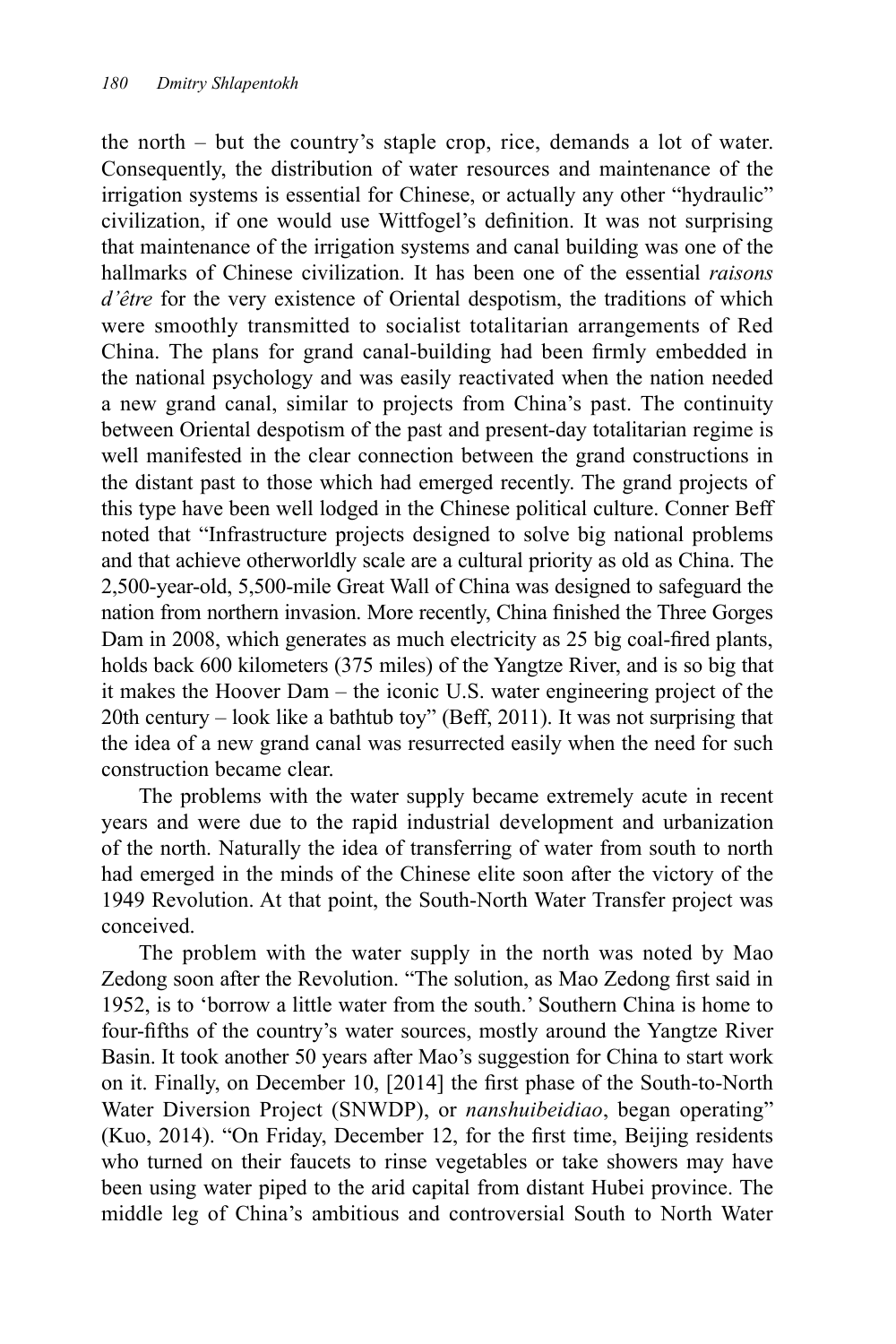Project – the world's largest water transfer project ever – has just opened" (Larson, 2014). The project of mammoth proportions truly rivaled the great constructions from China's past. "The project's eventual goal is to move 44.8 billion cubic meters of water across the country every year, more than there is in the River Thames. The infrastructure includes some of the longest canals in the world; pipelines that weave underneath riverbeds; a giant aqueduct; and pumping stations powerful enough to fill Olympic-sized pools in minutes. It is the world's largest water-transfer project, unprecedented both in the volume of water to be transferred and the distance to be traveled – a total of 4,350 kilometers (2,700 miles), about the distance between the two coasts of America. The U.S., Israel, and South Africa are home to long-distance water transfer systems, but none on this scale" (Kuo, 2014).

The project was extraordinary, not just by its magnitude but also sophistication. "The 1,400-kilometer waterway was constantly monitored by 100,000 sensors which watched over the water quality and other matters" (Staedter, 2018). The project could not be accomplished without a totalitarian state and planned economy. Only these socio-economic and political arrangements could lead to full success and the reason is clear. It is the totalitarian state which could allocate the huge resources for a project, the completion of which could take generations. Only a totalitarian state could reconcile regional interests and deal with local narrow parochialism. It is only the totalitarian state that could plan and see far into the future. All of this would be impossible in the USA's capitalist democracy. As a matter of fact, as the author of the quoted *The Atlantic* article acknowledges: "It's the kind of operation, observers of China say, that would never have a chance somewhere like America. The project requires the coordination of at least 15 provinces – several of them water-rich areas that will have to give up some of their own water. It involves building over hundreds of archeological sites and eventually through religious ones as well. Almost half a million people will have to be relocated. The cost is budgeted at some \$60 billion and is likely to exceed that considerably. In the U.S., proposals for large-scale water transfers from the Great Lakes to the west or south of the country have been repeatedly put down. It would seem to be an example of the power of an autocratic central government to enact the kinds of far-reaching national transformations that, in a democracy, get bogged down" (Kuo, 2014).

#### **12. Conclusion**

While assessing Marxism, one should remember not just the historical framework of the doctrine's birth, but its cultural and civilizational setting. One could assume that Marx himself, fully aware of any man's, even geniuses' limitations, would assess his own doctrine from this angle if he were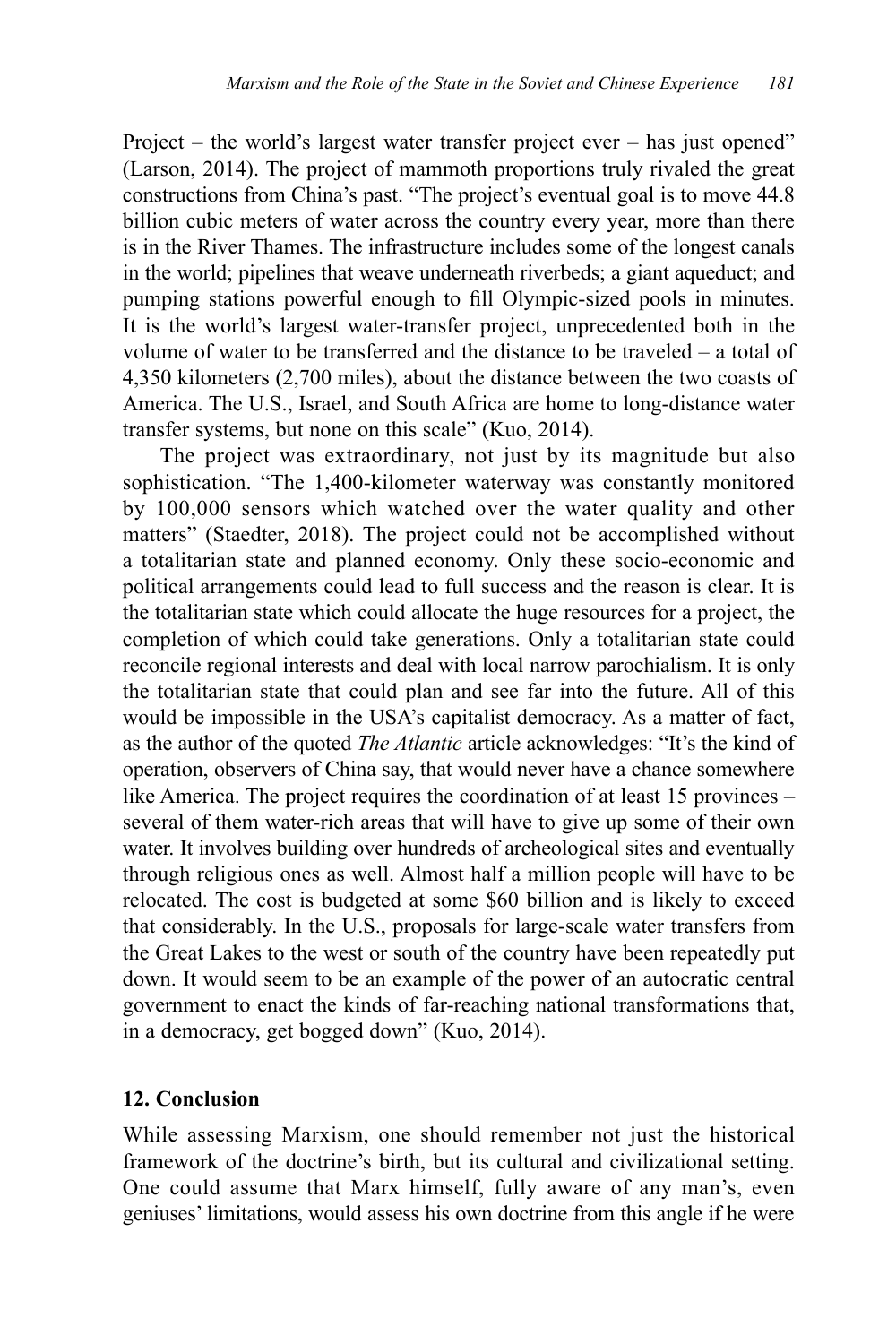alive today. The 18th and 19th century European thought had a strong antistatist streak, and it strongly influenced Marx, who downplayed the role of the state in future socialist societies. The USSR and China demonstrate that the socialist society reinforces and strengthens the state which became important not just for socio-economic progress of the socialist societies, but for their very survival. The state was often quite brutish. Still, without this application of rough power, the state could hardly achieve much. Indeed, the socialist state achievements were intimately related to the Hobbesian power. At the same time, paradoxically enough, one could conclude that the very existence of the strong state provides the ultimate validation of Marxism. Indeed, according to Marx, the superiority of one socio-economic formation to another is measured by the level of the development of productive forces, the vitality of the economy. And here the dynamism of the Chinese economy, which has already surpassed the US economy, not only demonstrates the superiority of socialism, as a peculiar modernized version of Oriental despotism, over capitalism, but dialectically affirms the validity of the Chinese civilization, the cultural DNA of which makes it more predisposed to totalitarian government than other countries' civilizations. And the full integration of Marxism in the Chinese civilization's matrix actually reinforces this totalitarian streak, provides it with modern affirmation. And this might well make China the future leader of the global community.

#### **Note**

Dmitry Shlapentokh is an Associate Professor of History. He received his Ph.D. from the University of Chicago. Born in U.S.S.R. (Ukraine), he teaches World and Russian/Soviet and Post Soviet history. Dmitry started working at IU South Bend in 1991, which was the year of the collapse of the U.S.S.R. He can be reached at <dshlapen@Iusb.edu>.

## **References**

- Abensour, Miguel (2011), *Democracy Against the State: Marx and the Machiavellian Movement*, Cambridge: Polity Press.
- Allen, Nathan (1853), *The Opium Trade: Including a Sketch of its History, Extent, Effects, Etc., as Carried on in India and China*, Lowell, MA: J.P. Walker, p. 65.
- Alvarez-Klee, Roser (2018), "China: the development of the health system during the Maoist period (1949-76)," *Business History*, Vol. 61, No. 3, pp. 518-537. https:// doi.org/10.1080/00076791.2018.1480611
- Andersen, Ross (2017, December), "What happens if China makes first contact?" *The Atlantic*. Quoted from https://www.theatlantic.com/magazine/archive/2017/12/ what-happens-if-china-makes-first-contact/544131/
- Arendt, Hannah (2006), *On Revolution*, London: Penguin Classics.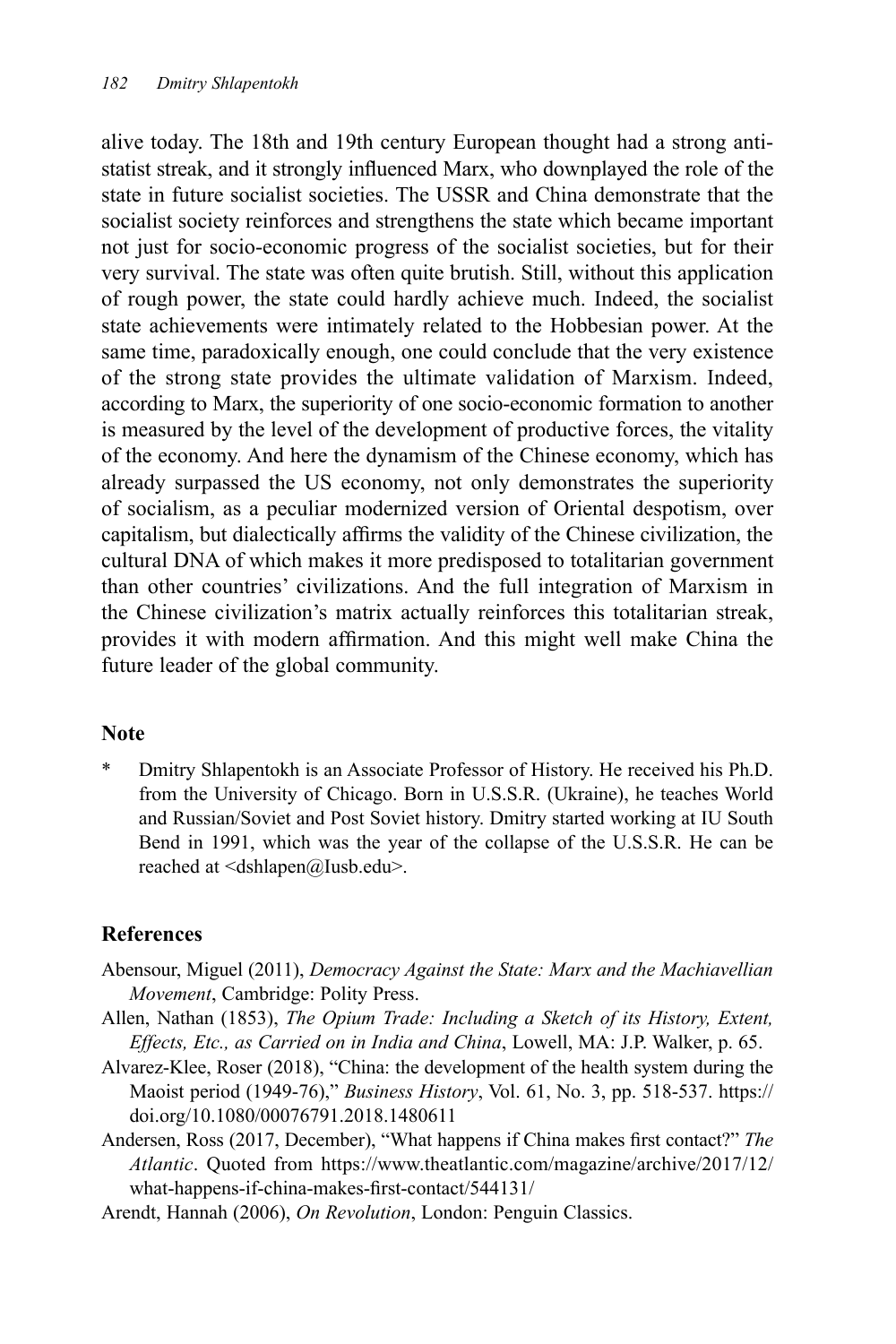- Bailey, Anne M. and Joseph R. Llobera (1979), "Karl A. Wittfogel and the Asiatic Mode of Production: A Reappraisal," *The Sociological Review*, Vol. 27, No. 3, pp. 541-559. https://doi.org/10.1111/j.1467-954X.1979.tb00349.x
- Bailey, Anne M. and Joseph R. Llobera (eds.) (1981), *The Asiatic Mode of Production: Science and Politics*, London: Routledge & Kegan Paul.
- Beff, Connor (2011, March 1), "A dry and anxious north awaits China's giant, unproven water transport scheme," available at <http://www.circleofblue.org/2011>.
- "Book Reviews: *Inglorious Empire* by Shashi Tharoor," (2018, June 28), http://www. eu-asiacentre.eu/pub\_details.php?pub\_id=207
- Brook, Timothy (1989), *The Asiatic Mode of Production in China* (Chinese Studies on China), Armonk, NY: M.E. Sharpe.
- Campanella, Eduardo (2018, July 13), "The Global Nostalgia Epidemic," *Project Syndicate*, available at <https://www.project-syndicate.org/onpoint/the-globalnostalgia-epidemic-by-edoardo-campanella-2018-07?barrier=accesspaylog>.
- Chang, John K. (2017), *Industrial Development in Pre-Communist China: 1912-1949*, Piscataway, NJ: Aldine Transaction.
- Chen, Hanyi, Lipeng Hao, Cheng Yang, Bei Yan, Quao Sun, Lianghong Sun, Hua Chen and Yichen Chen (2018), "Understanding the rapid increase in life expectancy in Shanghai, China: a population-based retrospective analysis," *BMC Public Health*, Vol. 18, article number 256. https://doi.org/10.1186/s12889-018- 5112-7
- Chirot, Daniel (2011), *How Societies Change*, Thousand Oaks, CA: Sage Publications.
- Choudhary, Prasanna (2016), *Genesis of Capital in India* [Independently published].
- Chu, C.Y. and R.D. Lee (1994), "Famine, revolt, and the dynamic cycle; population dynamics in historic China," *Journal of Population Economics*, Vol. 7, No. 4, pp. 351-378.
- Conquest, Robert (1987), *The Harvest of Sorrow: Soviet Collectivization and the Terror-Famine*, New York, NY: Oxford University Press.
- Conquest, Robert (2007), *The Great Terror: A Reassessment*, New York, NY: Oxford University Press.
- Courtney, Chris (2018), *The Nature of Disaster in China: The 1931 Yangzi River Flood*, Cambridge, UK: Cambridge University Press.
- Curtis, Michael (2009), *Orientalism and Islam: European Thinkers on Oriental Despotism in the Middle East and India,* Cambridge, UK: Cambridge University Press.
- Da Graca, Laura and Andrea Zinarelli (eds.) (2015), *Studies on Pre-Capitalist Modes of Production* (Historical Materialism), Leiden, Netherlands: Brill.
- Dikötter, Frank (2010), *Mao's Great Famine: The History of China's Most Devastating Catastrophe, 1958-62*, London, UK: Bloomsbury Publishing.
- Dikötter, Frank (2016), *The Cultural Revolution: A People's History, 1962-1976*, London, UK: Bloomsbury Publishing.
- Djilas, Milovan (1957), *New Class: Analysis of the Communist System*, Boston, MA: Mariner Books, 1982. The book was originally published in 1957.
- Dunn, Stephen P. (2012), *The Fall and Rise of the the Asiatic Mode of Production*, Abingdon, UK: Routledge.
- Ellison, Graham (2017), "Kitai protiv Ameriki," *Rossiia v global'noi politike*, Vol. 15, No. 5, September-October, p. 146.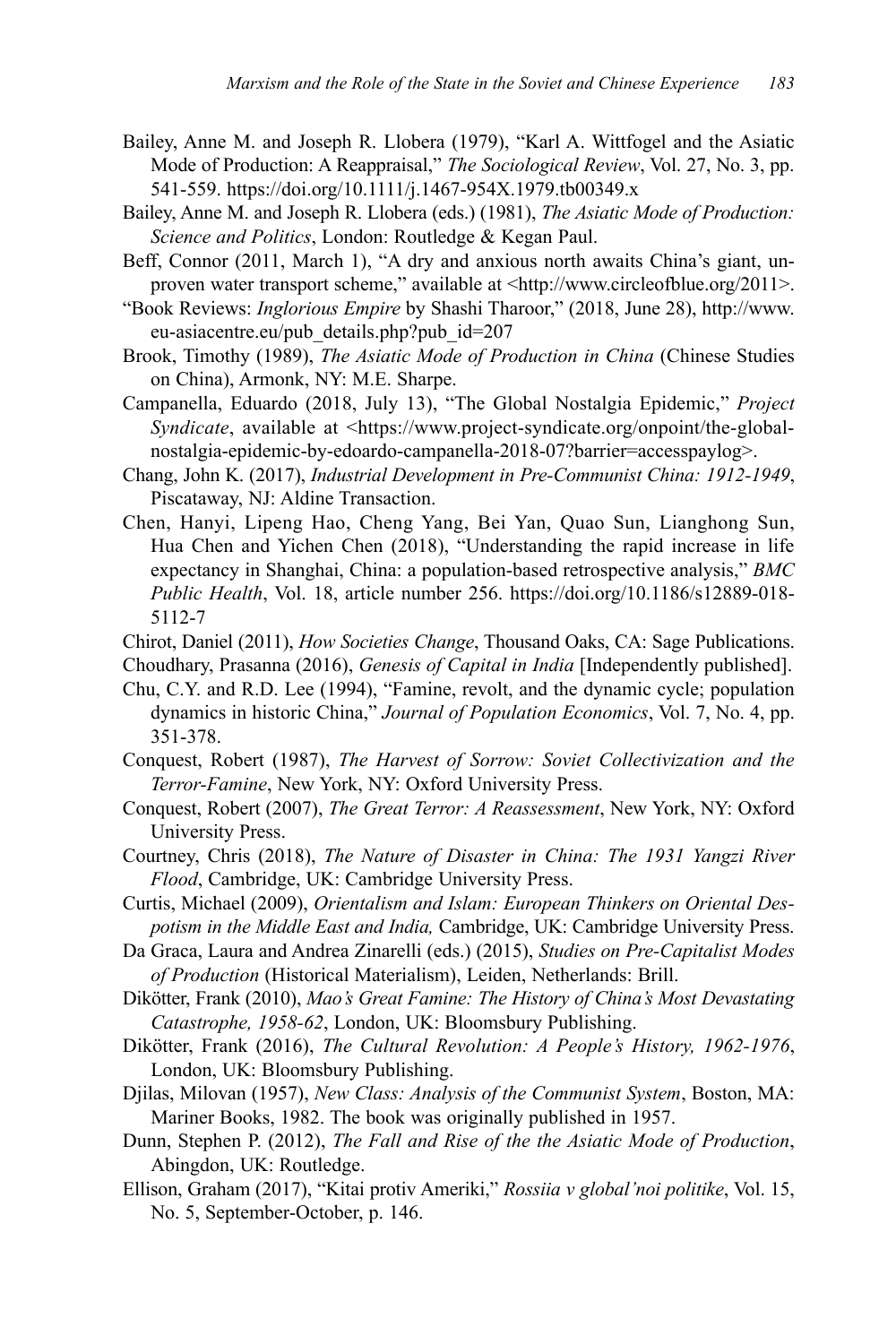- Feuerwerker, Albert (2004), "The state and the economy in late imperial China," *Theory and Society*, Vol. 13 (1984), pp. 297-326 available at <https://deepblue. lib.umich.edu/bitstream/handle/2027.42/43641/11186\_2004\_Article\_BF00213228. pdf;sequence=1>.
- Fitzpatrick, Sheila (1970a), The Commissariat of Enlightenment: Soviet Organization of Education and the Arts Under Lunacharsky, 1917-1921, Cambridge University Press
- Fitzpatrick, Sheila (1970b), Education and Social Mobility in the Soviet Union, 1921- 1937, Cambridge University Press.
- Getty, J. Archibald (1987), Origin of the Great Purges, Cambridge University Press.
- Glebov, Sergei (2017), From Empire to Eurasia: Politics, scholarship, and ideology in Russian Eurasianism, 1920s-1930s. DeKalb: Northern Illinois University Press, p. 53.
- Godes, M. (1981), "The Reaffirmation of Unilinealism", in Bailey, A.M. and J.R. Llobera (eds.), *The Asiatic Mode of Production: Science and Politics*, London: Routledge & Kegan Paul.
- Harrison (1895), "Papers relating to the Opium Trade in China, 1842-1856: Presented to the House of Commons by Command of Her Majesty, 1857," Issues 1-10, p. 40.
- Hirst, Tomas (2015, July 30), "A brief history of China's economic growth," available at <https://www.weforum.org/agenda/2015/07/brief-history-of-china-economicgrowth/>.
- Holodny, Elena (2017, January 9), "The rise, fall, and comeback of the Chinese economy over the past 800 years," available at <https://www.businessinsider. in/the-rise-fall-and-comeback-of-the-chinese-economy-over-the-last-800-years/ articleshow/56411602.cms>.
- Kantorowicz, Ernst H. (2016), *The King's Two Bodies: A Study in Medieval Political Theology*, Princeton, NJ: Princeton University Press.
- Karl, Rebecca E. (2005), "The Asiatic mode of production: national and imperial formations," *Historein*, Vol. 5, pp. 58-75. https://doi.org/10.12681/historein.73
- Kotkin, Stephen (1997), *Magnetic Mountain: Stalinism as a Civilization*, Berkeley, CA: University of California Press.
- Krader, Lawrence (1975), *Asiatic Mode of Production: Sources, Development and Critique in the Writings of Karl Marx* (Dialectic and Society), Assen, Netherlands: Van Gorcum.
- Kuo, Lily (2014, May 7), "China has launched the largest water-pipeline project in history," *The Atlantic*, available at <https://www.theatlantic.com/international/ archive/2014/03/china-has-launched-the-largest-water-pipeline-project-inhistory/284300/>.
- Larson, Christina (2014, December 15), "World's largest river diversion project now pipes water to Beijing," available at <https://www.bloomberg.com/news/ articles/2014-12-15/world-s-largest-river-diversion-project-now-pipes-water-tobeijing#:~:text=The%20leg%20of%20the%20project,plain%2C%20including%20 Beijing%20and%20Tianjin>.
- Lee, Orlan (1982), *Bureaucratic Despotism and Reactionary Revolution: The Wittfogel Theory and the Chinese Revolution*, San Francisco: Chinese Material Center.
- Lenin, Vladimir and Robert Service (1993), *The State and Revolution*, London: Penguin.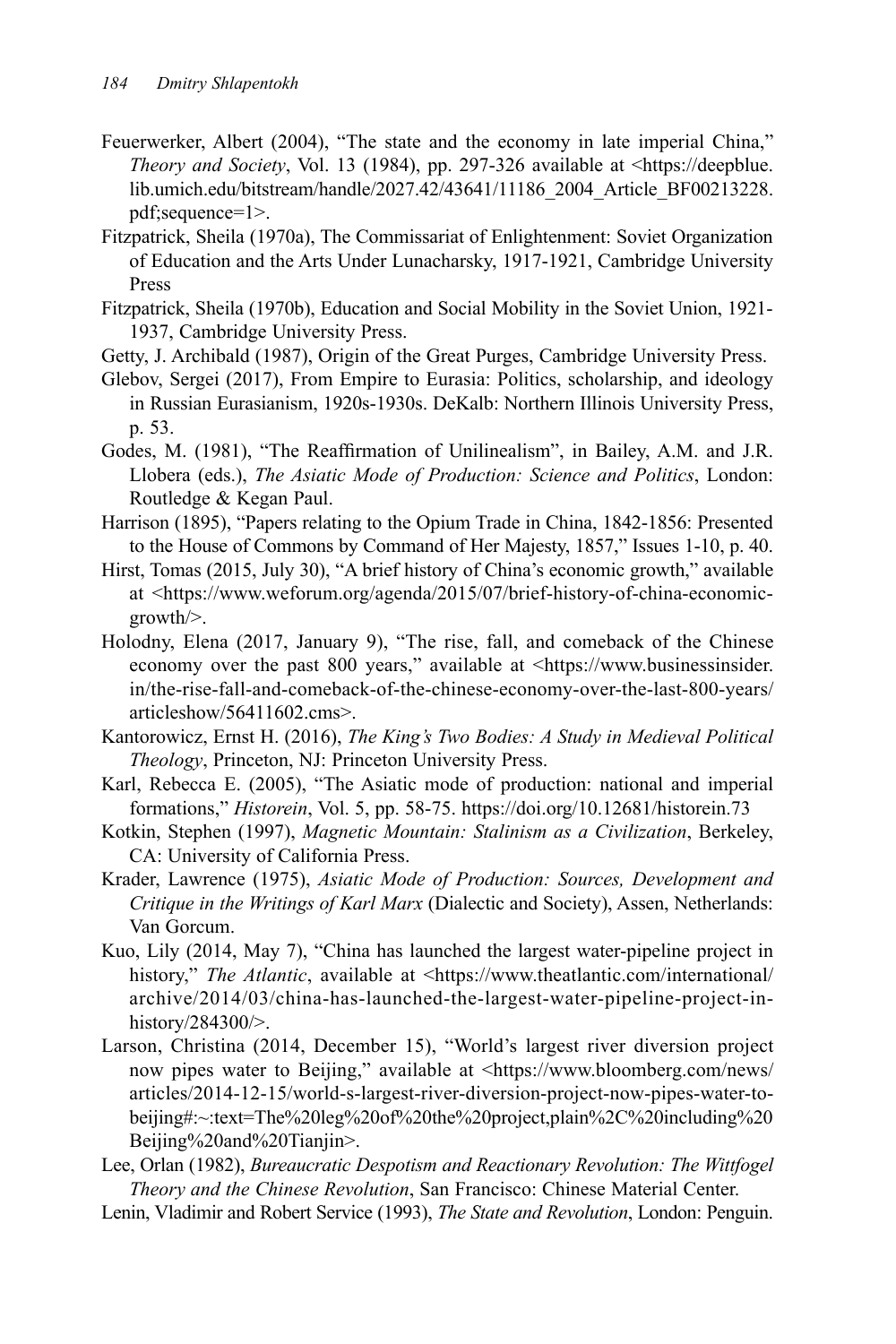- Li Jun (1995), "In defence of the asiatic mode of production," *History of European Ideas*, Vol. 21, No. 3, pp. 335-352. https://doi.org/10.1016/0191-6599(94)00246-C
- Lin, Justin Yibu (1995), "The Needham Puzzle: Why the Industrial Revolution did not originate in China," *Economic Development and Cultural Change*, Vol. 43, No. 2, pp. 269-292.
- Malashenko, Aleksei (2012), *Tsentral'naia Aziia: na chto rasschityvaet Rossiia*, Moscow: Carnegie Endowment for International Peace/Rossiiskaia Politicheskaia Etsiklopedia, p. 102.
- Malia, Martin (2001, June 15) "Revolution fulfilled," *TLS*, p. 4.
- Manning, Kimberly and Felix Wemheuer (eds.) (2011), *Eating Bitterness: New Perspectives on China's Great Leap Forward and Famine*, Vancouver: UBC Press.
- Martin, Terry (2001), *The Affirmative Action Empire: Nations and Nationalism in the Soviet Union, 1923-1939*, Ithaca, NY: Cornell University Press.
- Mitchell, Tom (2017), "Commentary: Xi Jinping China's new revolutionary hero," available at <https://www.channelnewsasia.com/news/commentary/chinesecommunist-party-100-anniversary-youth-15139698>.
- Morrison, Wayne M. (2018, February 5), "China's economic rise: history, trends, challenges, and implications for the United States," *Congressional Research Service Report*, pp. 1-42.
- O'Leary, Brendan (1989), *The Asiatic Mode of Production: Oriental Despotism, Historical Materialism, and Indian History* (Explorations in Social Structures), Oxford, UK: Blackwell Publishers.
- San, Kan (ed.) (1977), *China: The Revolution is Dead Long Live the Revolution*, Ottawa, Canada: Black Rose Books.
- Sawer, M. (2013), *Marxism and the Question of the Asiatic Mode of Production*  (Studies in Social History), Dordrecht, Netherlands: Springer.
- Singh, Hira (1983), *The Asiatic Mode of Production: A Critical Analysis*, Working paper/Structural Analysis Programme, Department of Sociology, University of Toronto.
- Solzhenitsyn, Aleksandr (1974), *The Gulag Archipelago (1918-1956)*, Paris, France: Editions du Seuil.
- Staedter, Tracy (2018, January 11), "100,000 lot sensors monitor a 1,400-kilometer canal in China," available at <https://spectrum.ieee.org/tech-talk/telecom/internet/ a-massive-iot-sensor-network-keeps-watch-over-a-1400kilometer-canal>.
- Starr, Frederick (2014), *Lost Enlightenment: Central Asia's Golden Age from the Arab Conquest to Tamerlane*. Princeton, NJ: Princeton University Press.
- Thomas, Stephen C. (2006), "China's economic development from 1860 to the present: the role of sovereignty and the global economy," *Forum on Public Policy: A Journal of the Oxford Round Table*, available at <https://link.gale.com/apps/doc/ A244026614/AONE?u=anon~9851cd17&sid=googleScholar&xid=fb7ccba9>.
- Tichelman, Fritjof (2013), *The Social Evolution of Indonesia: The Asiatic Mode of Production and Its Legacy* (Studies in Social History), Dordrecht, Netherlands: Springer.
- Tökei, Ferenc (1982), "Some contentious issues in the interpretation of the Asiatic mode of production," *Journal of Contemporary Asia*, Vol. 12, Issue 3, pp. 294-303. https://doi.org/10.1080/00472338285390241